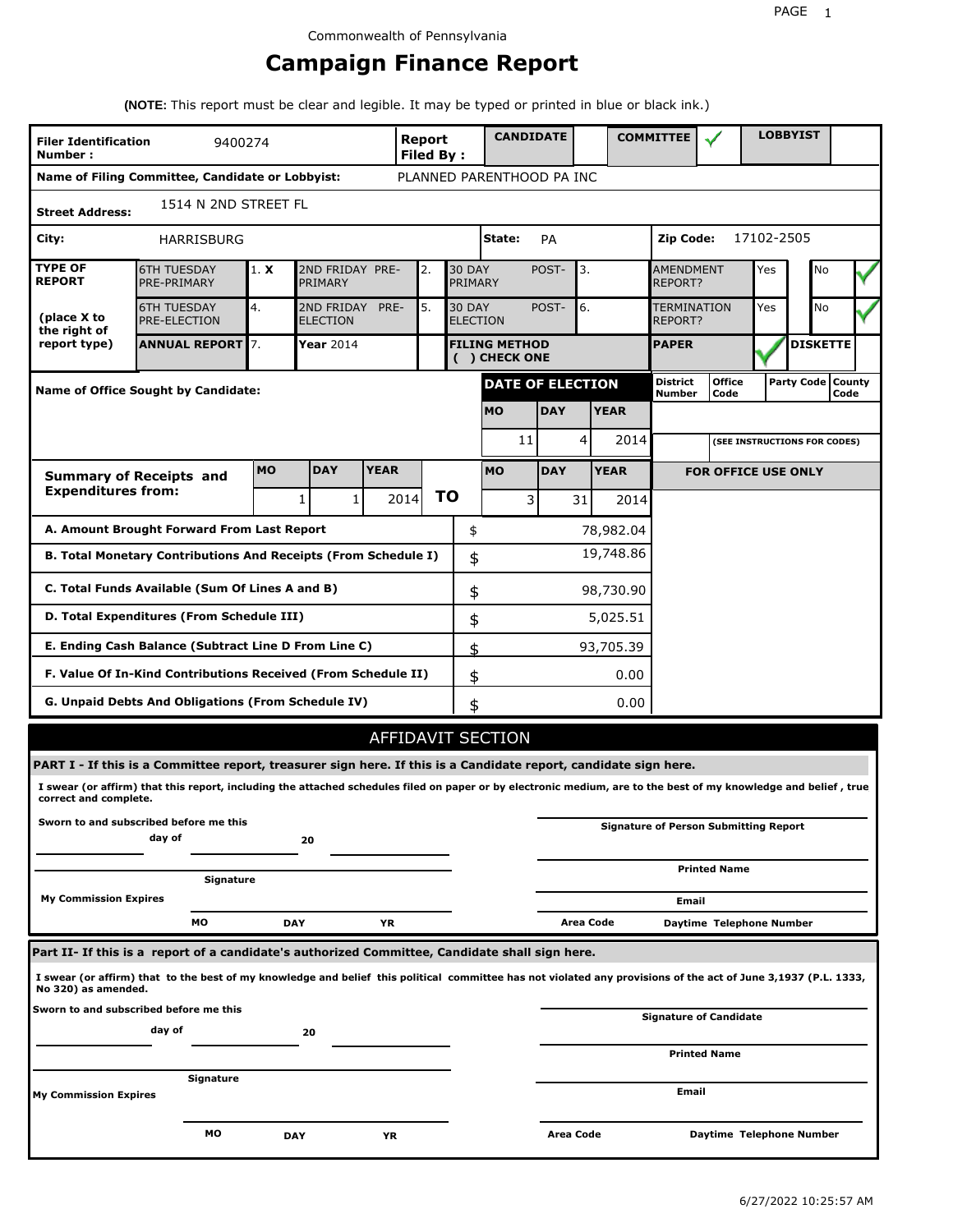## **SCHEDULE I CONTRIBUTIONS AND RECEIPTS Detailed Summary Page**

**Name of Filing Committee or Candidate Reporting Period Reporting Period** PLANNED PARENTHOOD PA INC **From:** 1/1/2014 **To:** 3/31/2014 **1. Unitemized Contributions Received - \$ 50.00 or Less Per Contributor TOTAL for the Reporting Period (1) \$** 3,791.36 **2. Contributions Received - \$ 50.01 To \$250.00 (From Part A and Part B) TOTAL for the Reporting Period (2) Contributions Received From Political Committees (Part A) All Other Contributions (Part B) \$ \$ \$** 0.00 7,682.50 7,682.50 **3. Contributions Received Over \$250.00 (From Part C and Part D) TOTAL for the Reporting Period (3) Contributions Received From Political Committees (Part C) All Other Contributions (Part D) \$ \$ \$** 0.00 8,275.00 8,275.00 **4. Other Receipts, Refunds, Interest Earned, Returned Checks, Etc . (From Part E) TOTAL for the Reporting Period (4) \$** 0.00 **Total Monetary Contributions and Receipts During this Reporting Period (Add and enter amount totals from Boxes 1,2,3 and 4; also enter this amount on Page1, Report Cover Page, Item B.) \$** 19,748.86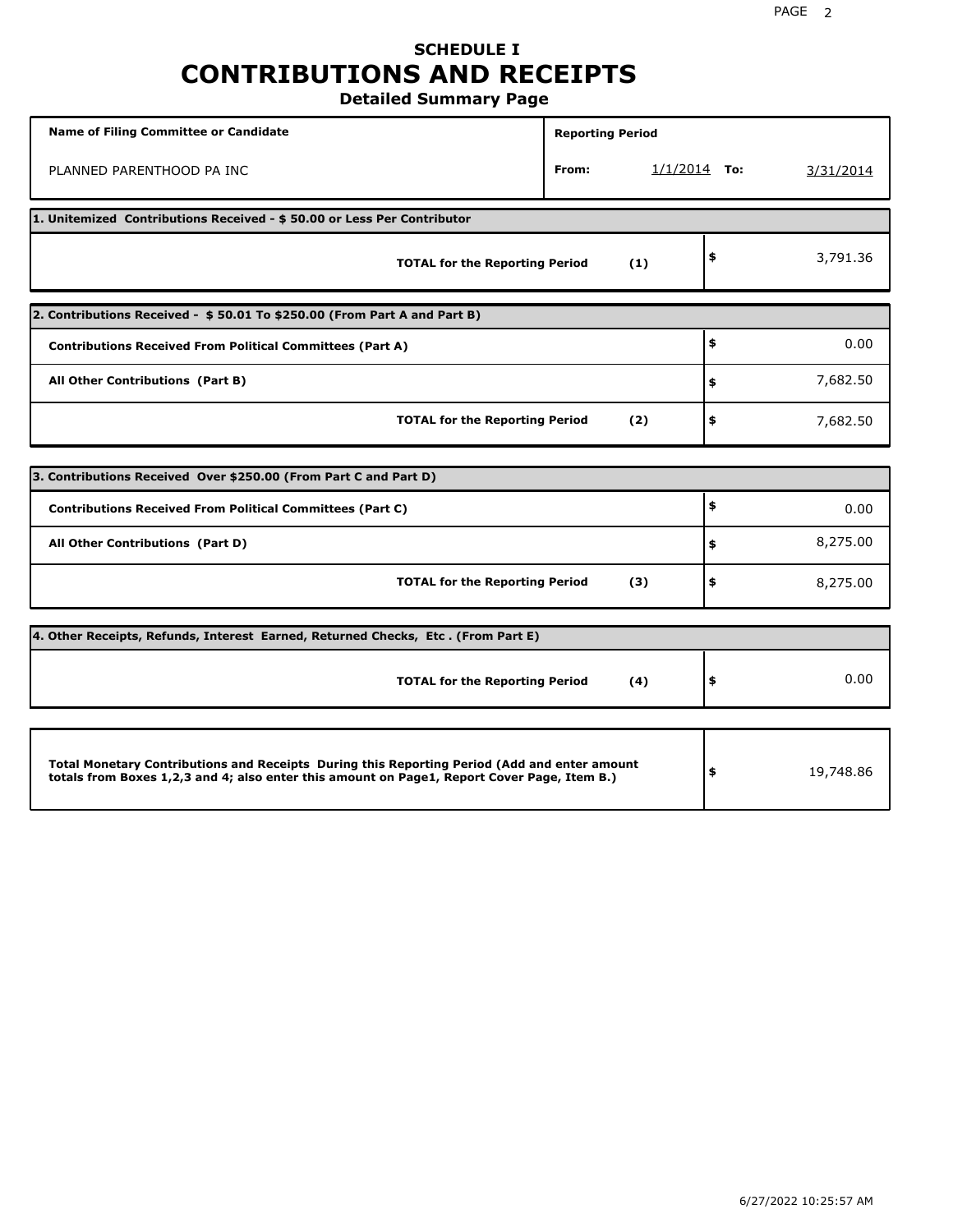# **PART A CONTRIBUTIONS RECEIVED FROM POLITICAL COMMITTEES**

**\$50.01 TO \$250.00**

 **Use this Part to itemize only contributions received from political committees with an aggregate value from \$50.01 to \$250.00 in the reporting period.**

| Name of Filing Committee or Candidate      |              |                   | <b>Reporting Period</b> |             |             |                   |
|--------------------------------------------|--------------|-------------------|-------------------------|-------------|-------------|-------------------|
|                                            |              |                   | From:                   |             | To:         |                   |
|                                            |              |                   |                         | <b>DATE</b> |             | <b>AMOUNT</b>     |
| <b>Full Name of Contributing Committee</b> |              |                   | <b>MO</b>               | <b>DAY</b>  | <b>YEAR</b> |                   |
| <b>Mailing Address</b>                     |              |                   |                         |             |             | \$<br>0.00        |
| City                                       | <b>State</b> | Zip Code (Plus 4) |                         |             |             |                   |
|                                            |              |                   |                         |             |             | <b>PAGE TOTAL</b> |

**Enter Grand Total of Part A on Schedule I, Detailed Summary Page, Section 2.**

**\$** 0.00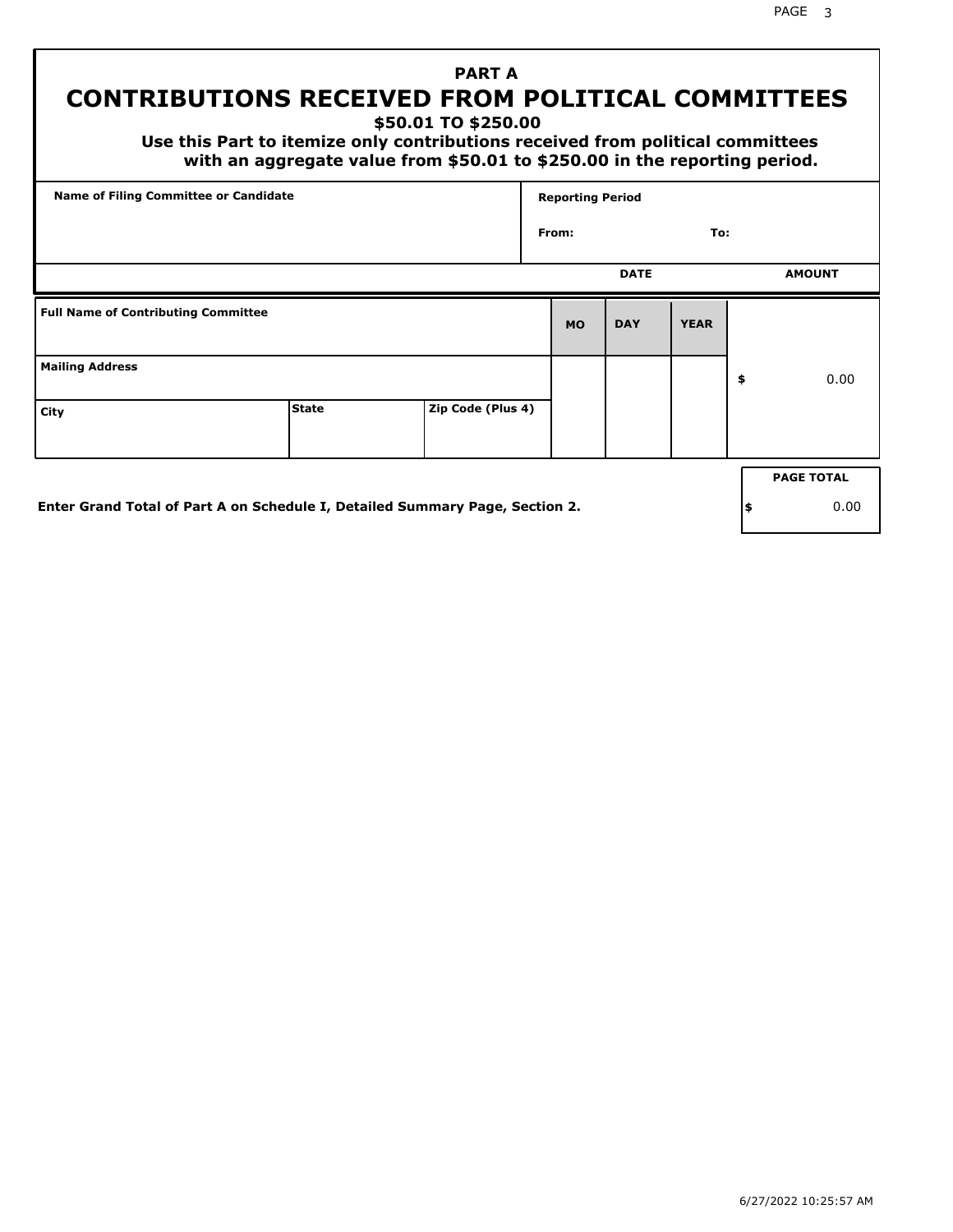|                                                        |                          | <b>PART B</b><br><b>ALL OTHER CONTRIBUTIONS</b><br>\$50.01 TO \$250.00<br>Use this Part to itemize all other contributions with an aggregate value from<br>\$50.01 to \$250.00 in the reporting period.<br>(Exclude contributions from political committees reported in Part A) |                         |             |                |    |               |
|--------------------------------------------------------|--------------------------|---------------------------------------------------------------------------------------------------------------------------------------------------------------------------------------------------------------------------------------------------------------------------------|-------------------------|-------------|----------------|----|---------------|
| Name of Filing Committee or Candidate                  |                          |                                                                                                                                                                                                                                                                                 | <b>Reporting Period</b> |             |                |    |               |
| PLANNED PARENTHOOD PA INC                              |                          |                                                                                                                                                                                                                                                                                 | From:                   |             | $1/1/2014$ To: |    | 3/31/2014     |
|                                                        |                          |                                                                                                                                                                                                                                                                                 |                         | <b>DATE</b> |                |    | <b>AMOUNT</b> |
| <b>Full Name of Contributor</b><br>Jo Ellen Bowman     |                          |                                                                                                                                                                                                                                                                                 | <b>MO</b>               | <b>DAY</b>  | <b>YEAR</b>    |    |               |
| <b>Mailing Address</b><br>1410 State Rt 56             |                          |                                                                                                                                                                                                                                                                                 |                         |             |                | \$ | 100.00        |
| City                                                   | <b>State</b>             | Zip Code (Plus 4)                                                                                                                                                                                                                                                               | $\mathbf{1}$            | 3           | 2014           |    |               |
| Apollo                                                 | PA                       | 15613                                                                                                                                                                                                                                                                           |                         |             |                |    |               |
| <b>Full Name of Contributor</b><br>Carol Novak         |                          |                                                                                                                                                                                                                                                                                 | <b>MO</b>               | <b>DAY</b>  | <b>YEAR</b>    |    |               |
| <b>Mailing Address</b><br>1 Windrow lane               |                          |                                                                                                                                                                                                                                                                                 |                         |             |                | \$ | 120.00        |
| City<br>Newtown                                        | <b>State</b><br>PA       | Zip Code (Plus 4)<br>18940                                                                                                                                                                                                                                                      | $\mathbf{1}$            | 21          | 2014           |    |               |
| <b>Full Name of Contributor</b><br>Susan Smith Stedman |                          |                                                                                                                                                                                                                                                                                 | <b>MO</b>               | <b>DAY</b>  | <b>YEAR</b>    |    |               |
| <b>Mailing Address</b><br>5 park Avenue                |                          |                                                                                                                                                                                                                                                                                 |                         |             |                | ÷, | 100.00        |
| <b>City</b><br>Paoli                                   | <b>State</b>             | Zip Code (Plus 4)                                                                                                                                                                                                                                                               | 1                       | 21          | 2014           |    |               |
|                                                        | PA                       | 19301                                                                                                                                                                                                                                                                           |                         |             |                |    |               |
| <b>Full Name of Contributor</b><br>Kathleen Aspin      |                          |                                                                                                                                                                                                                                                                                 | <b>MO</b>               | <b>DAY</b>  | <b>YEAR</b>    |    |               |
| <b>Mailing Address</b>                                 | 966 Chester Springs Road |                                                                                                                                                                                                                                                                                 |                         |             |                | \$ | 250.00        |
| <b>City</b><br>Chester Spings                          | <b>State</b><br>PA       | Zip Code (Plus 4)<br>19425                                                                                                                                                                                                                                                      | 1                       | 21          | 2014           |    |               |
| <b>Full Name of Contributor</b><br>Nancy Eales         |                          |                                                                                                                                                                                                                                                                                 | <b>MO</b>               | <b>DAY</b>  | <b>YEAR</b>    |    |               |
| <b>Mailing Address</b><br>402 Dutton mill Road         |                          |                                                                                                                                                                                                                                                                                 |                         |             |                | \$ | 190.00        |
| <b>City</b><br>Malvern                                 | <b>State</b>             | Zip Code (Plus 4)                                                                                                                                                                                                                                                               | 1                       | 21          | 2014           |    |               |
|                                                        | PA                       | 19355                                                                                                                                                                                                                                                                           |                         |             |                |    |               |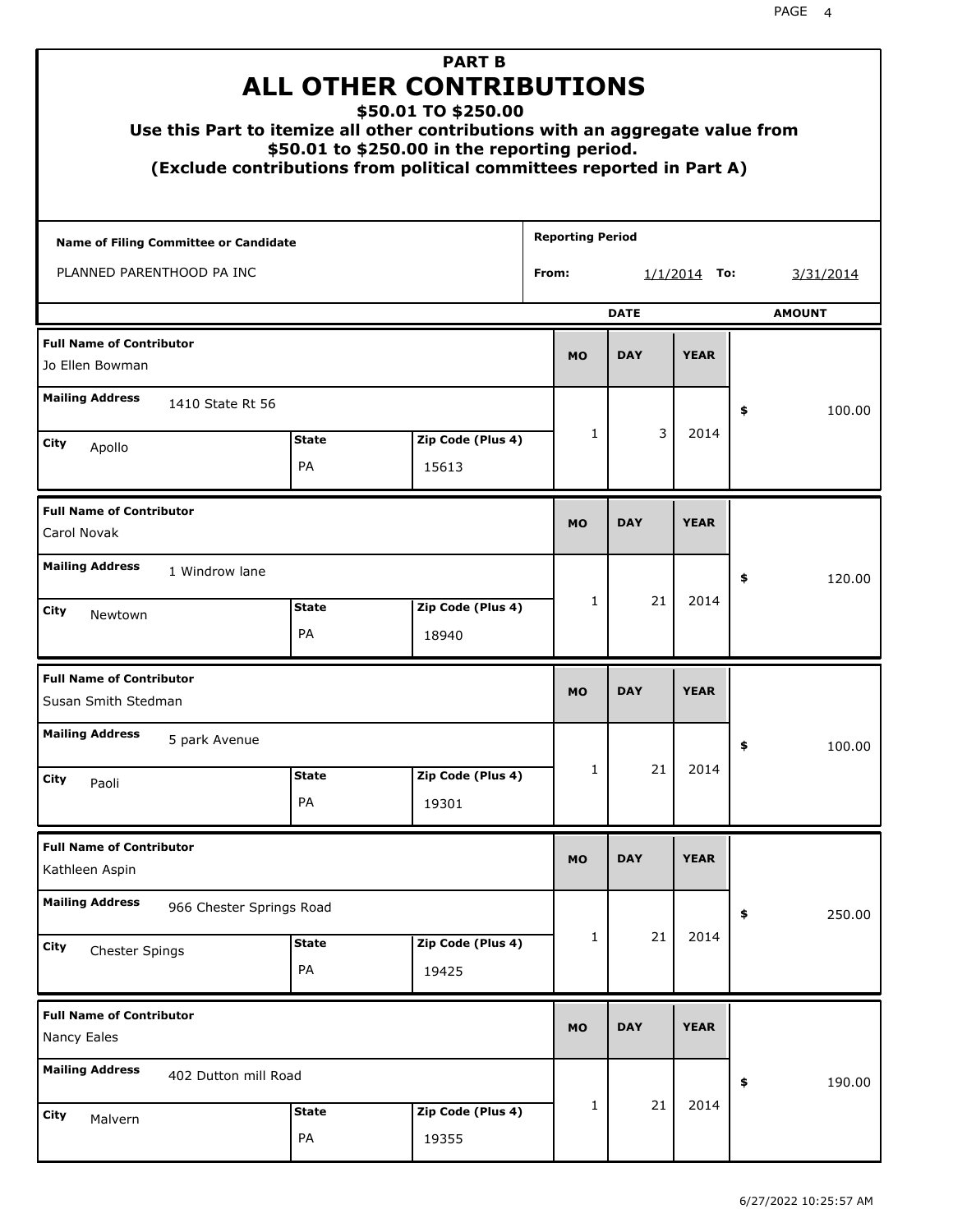| <b>Full Name of Contributor</b><br>Kimerlee Evert     |              |                   | <b>MO</b>    | <b>DAY</b> | <b>YEAR</b> |              |
|-------------------------------------------------------|--------------|-------------------|--------------|------------|-------------|--------------|
| <b>Mailing Address</b><br>8301 Post Road              |              |                   |              |            |             | \$<br>95.00  |
| City<br>Allison Park                                  | <b>State</b> | Zip Code (Plus 4) | $\mathbf{1}$ | 21         | 2014        |              |
|                                                       | PA           | 15101             |              |            |             |              |
| <b>Full Name of Contributor</b><br>Chanin Milnazik    |              |                   | <b>MO</b>    | <b>DAY</b> | <b>YEAR</b> |              |
| <b>Mailing Address</b><br>2381 Lower State Road       |              |                   |              |            |             | \$<br>67.50  |
| City<br>Doylestown                                    | <b>State</b> | Zip Code (Plus 4) | 3            | 5          | 2014        |              |
|                                                       | PA           | 18901             |              |            |             |              |
| <b>Full Name of Contributor</b><br>Miriam Chaloff     |              |                   | <b>MO</b>    | <b>DAY</b> | <b>YEAR</b> |              |
| <b>Mailing Address</b><br>17 timer Knoll Drive        |              |                   |              |            |             | \$<br>135.00 |
| City<br><b>Washington Crossing</b>                    | <b>State</b> | Zip Code (Plus 4) | 3            | 5          | 2014        |              |
|                                                       | PA           | 18977             |              |            |             |              |
|                                                       |              |                   |              |            |             |              |
| <b>Full Name of Contributor</b><br>Thomas Mallouk PHD |              |                   | <b>MO</b>    | <b>DAY</b> | <b>YEAR</b> |              |
| <b>Mailing Address</b><br>58 Woodard Ct               |              |                   |              |            |             | \$<br>90.00  |
| City<br>Doylestown                                    | <b>State</b> | Zip Code (Plus 4) | 3            | 5          | 2014        |              |
|                                                       | PA           | 18901             |              |            |             |              |
| <b>Full Name of Contributor</b><br>ellen Faulkner     |              |                   | <b>MO</b>    | DAY        | YEAK        |              |
| <b>Mailing Address</b><br>419 Elm Circle              |              |                   |              |            |             | 135.00<br>\$ |
| City<br>Chalfont                                      | <b>State</b> | Zip Code (Plus 4) | 3            | 5          | 2014        |              |
|                                                       | PA           | 18914             |              |            |             |              |
| <b>Full Name of Contributor</b><br>M brooke Samuels   |              |                   | <b>MO</b>    | <b>DAY</b> | <b>YEAR</b> |              |
| <b>Mailing Address</b><br>17 Pheasant Road            |              |                   |              |            |             | 135.00<br>\$ |
| <b>City</b><br>Doylestown                             | <b>State</b> | Zip Code (Plus 4) | 3            | 5          | 2014        |              |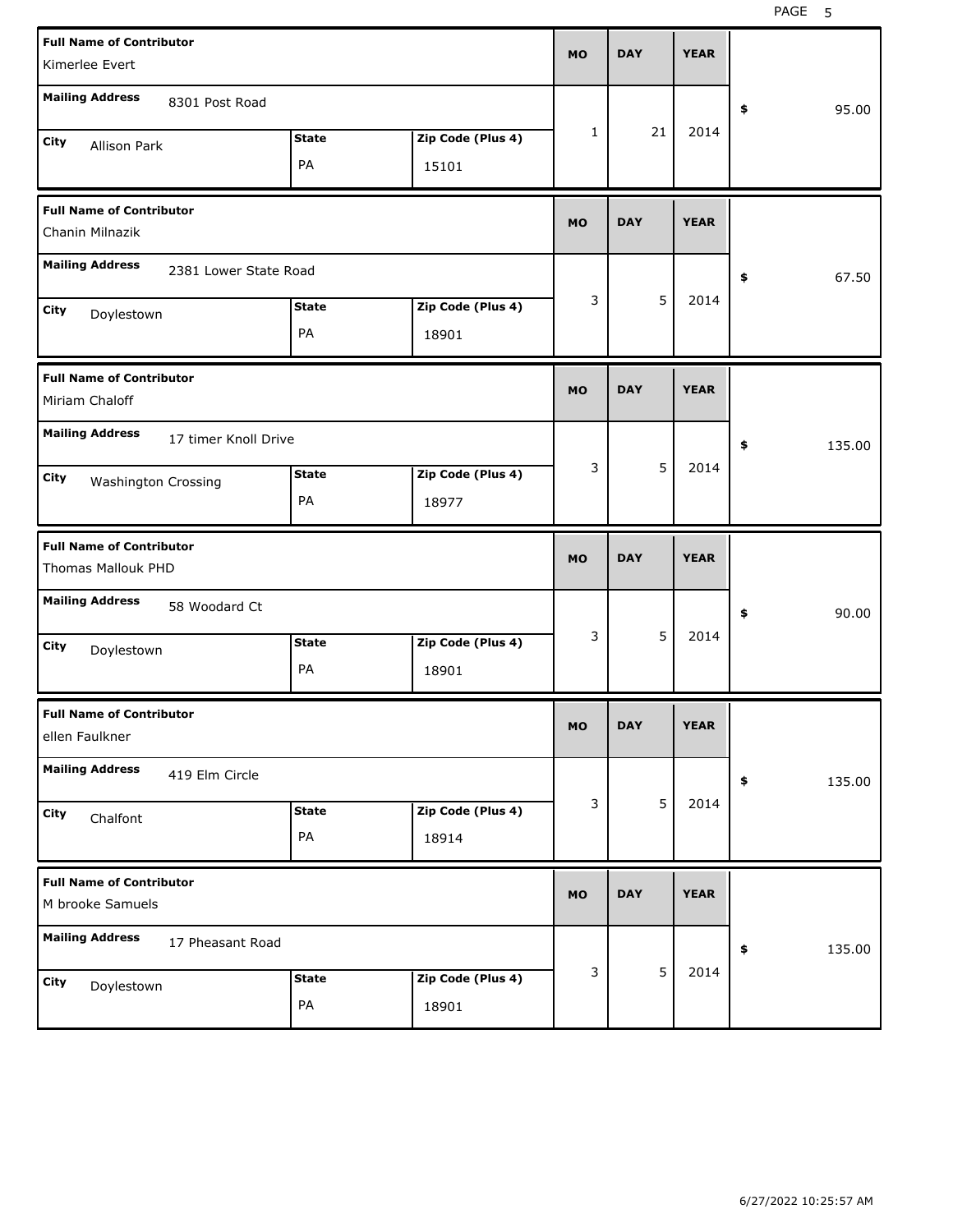| <b>Full Name of Contributor</b><br>William Schutt       |                                   |                    |                            | <b>MO</b> | <b>DAY</b> |   | <b>YEAR</b> |              |
|---------------------------------------------------------|-----------------------------------|--------------------|----------------------------|-----------|------------|---|-------------|--------------|
| <b>Mailing Address</b>                                  | 3875 Curly Hill Road              |                    |                            |           |            |   |             |              |
|                                                         |                                   |                    |                            | 3         |            | 5 | 2014        | \$<br>135.00 |
| City<br>Doylestown                                      |                                   | <b>State</b><br>PA | Zip Code (Plus 4)<br>18902 |           |            |   |             |              |
|                                                         |                                   |                    |                            |           |            |   |             |              |
| <b>Full Name of Contributor</b><br>Margaret Grubbs      |                                   |                    |                            | <b>MO</b> | <b>DAY</b> |   | <b>YEAR</b> |              |
| <b>Mailing Address</b>                                  | 1382 NTN-Langhorne Road, Apt M-05 |                    |                            |           |            |   |             | \$<br>135.00 |
| City<br>newtown                                         |                                   | <b>State</b>       | Zip Code (Plus 4)          | 3         |            | 5 | 2014        |              |
|                                                         |                                   | PA                 | 18940                      |           |            |   |             |              |
| <b>Full Name of Contributor</b><br>Margaret Leigh Groff |                                   |                    |                            | <b>MO</b> | <b>DAY</b> |   | <b>YEAR</b> |              |
| <b>Mailing Address</b>                                  |                                   |                    |                            |           |            |   |             |              |
|                                                         | 4023 Spring Valley Road           |                    |                            |           |            | 5 |             | \$<br>135.00 |
| City<br>Doylestown                                      |                                   | <b>State</b>       | Zip Code (Plus 4)          | 3         |            |   | 2014        |              |
|                                                         |                                   | PA                 | 18902                      |           |            |   |             |              |
|                                                         |                                   |                    |                            |           |            |   |             |              |
| <b>Full Name of Contributor</b><br>Christina Greenwood  |                                   |                    |                            | <b>MO</b> | <b>DAY</b> |   | <b>YEAR</b> |              |
| <b>Mailing Address</b>                                  | 1516 Pebbletown Drive             |                    |                            |           |            |   |             | \$<br>135.00 |
| City                                                    |                                   | <b>State</b>       | Zip Code (Plus 4)          | 3         |            | 5 | 2014        |              |
| new Hope                                                |                                   | PA                 | 18938                      |           |            |   |             |              |
| <b>Full Name of Contributor</b><br>Debra Wachspress     |                                   |                    |                            | MO        | <b>DAY</b> |   | <b>YEAR</b> |              |
| <b>Mailing Address</b>                                  | 926 Morgan Drive                  |                    |                            |           |            |   |             | \$           |
|                                                         |                                   | <b>State</b>       | Zip Code (Plus 4)          | 3         |            | 5 | 2014        | 90.00        |
| City<br>Yardley                                         |                                   | PA                 | 19067                      |           |            |   |             |              |
| <b>Full Name of Contributor</b><br>Stuart Wilder        |                                   |                    |                            | <b>MO</b> | <b>DAY</b> |   | <b>YEAR</b> |              |
| <b>Mailing Address</b>                                  | 286 Paine Street                  |                    |                            |           |            |   |             | \$<br>135.00 |
| City<br>Doylestown                                      |                                   | <b>State</b>       | Zip Code (Plus 4)          | 3         |            | 5 | 2014        |              |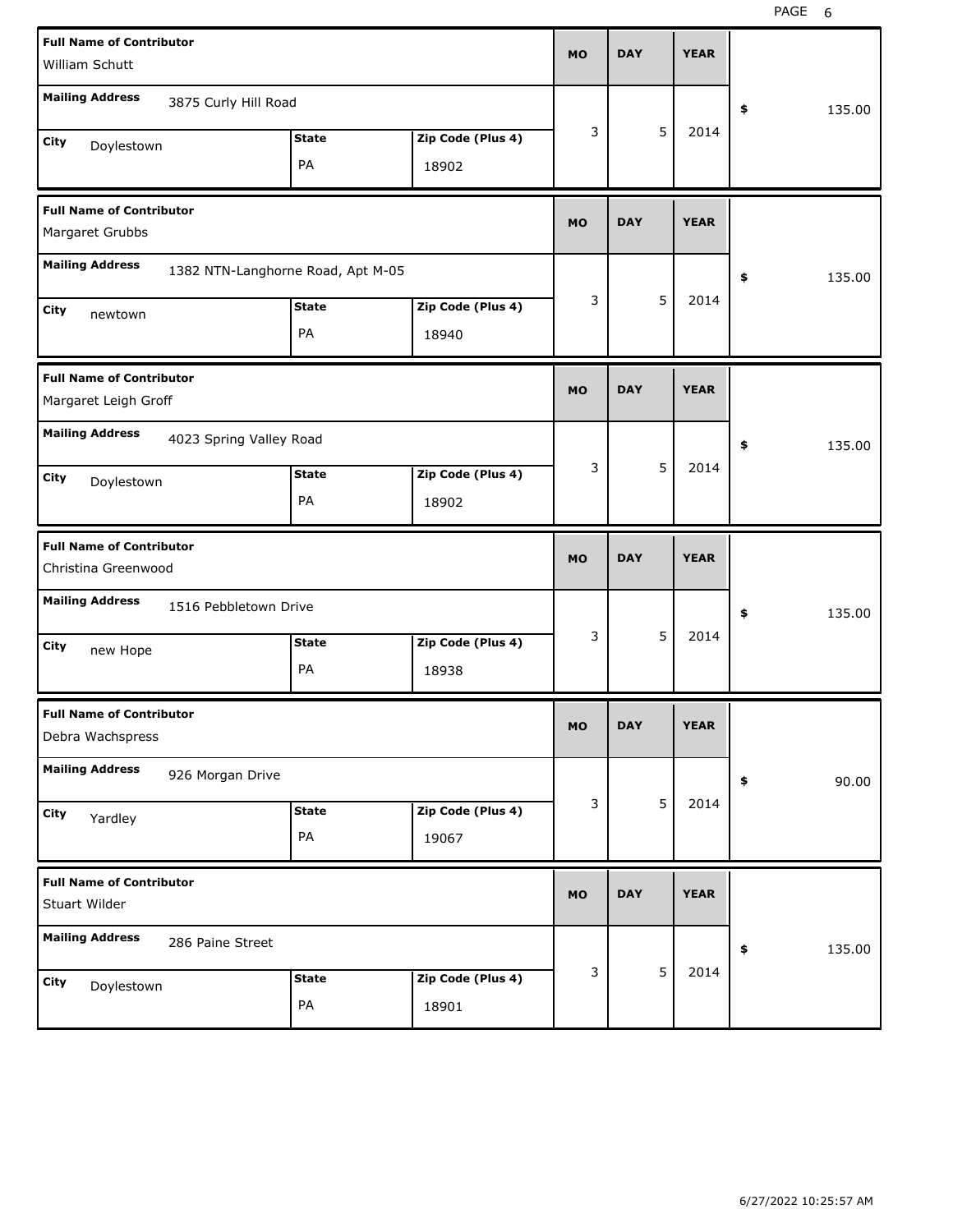| <b>Full Name of Contributor</b><br><b>Richard Stone</b>    |                    |                            | <b>MO</b> | <b>DAY</b> | <b>YEAR</b> |              |
|------------------------------------------------------------|--------------------|----------------------------|-----------|------------|-------------|--------------|
| <b>Mailing Address</b><br>42 Devonshire Square             |                    |                            |           |            |             | 90.00<br>\$  |
| City<br>Mechanicsburg                                      | <b>State</b><br>PA | Zip Code (Plus 4)<br>17050 | 3         | 31         | 2014        |              |
| <b>Full Name of Contributor</b><br>Barbara Silverstein     |                    |                            | <b>MO</b> | <b>DAY</b> | <b>YEAR</b> |              |
| <b>Mailing Address</b><br>701 S 15th Street                |                    |                            |           |            |             | 90.00<br>\$  |
| City<br>Philadelphia                                       | <b>State</b><br>PA | Zip Code (Plus 4)<br>19146 | 3         | 31         | 2014        |              |
| <b>Full Name of Contributor</b><br>Richard Veith           |                    |                            | <b>MO</b> | <b>DAY</b> | <b>YEAR</b> |              |
| <b>Mailing Address</b><br>436 timber lane<br>City<br>Devon | <b>State</b><br>PA | Zip Code (Plus 4)<br>19333 | 3         | 31         | 2014        | \$<br>90.00  |
|                                                            |                    |                            |           |            |             |              |
| <b>Full Name of Contributor</b><br>Kate Putnam             |                    |                            | <b>MO</b> | <b>DAY</b> | <b>YEAR</b> |              |
| <b>Mailing Address</b><br>107 Colonia Avenue               |                    |                            |           |            |             | \$<br>135.00 |
| City<br>Moorestown                                         | <b>State</b><br>PA | Zip Code (Plus 4)<br>08057 | 3         | 31         | 2014        |              |
| <b>Full Name of Contributor</b><br>Sue barrett             |                    |                            | MO        | <b>DAY</b> | <b>YEAR</b> |              |
| <b>Mailing Address</b><br>453 W Briston Road               |                    |                            |           |            |             | 135.00<br>\$ |
| City<br>Feasterville                                       | <b>State</b><br>PA | Zip Code (Plus 4)<br>19053 | 3         | 31         | 2014        |              |
| <b>Full Name of Contributor</b><br>Nancy Russell           |                    |                            | <b>MO</b> | <b>DAY</b> | <b>YEAR</b> |              |
| <b>Mailing Address</b><br>1310 Albright Drive              |                    |                            | 3         | 31         | 2014        | 135.00<br>\$ |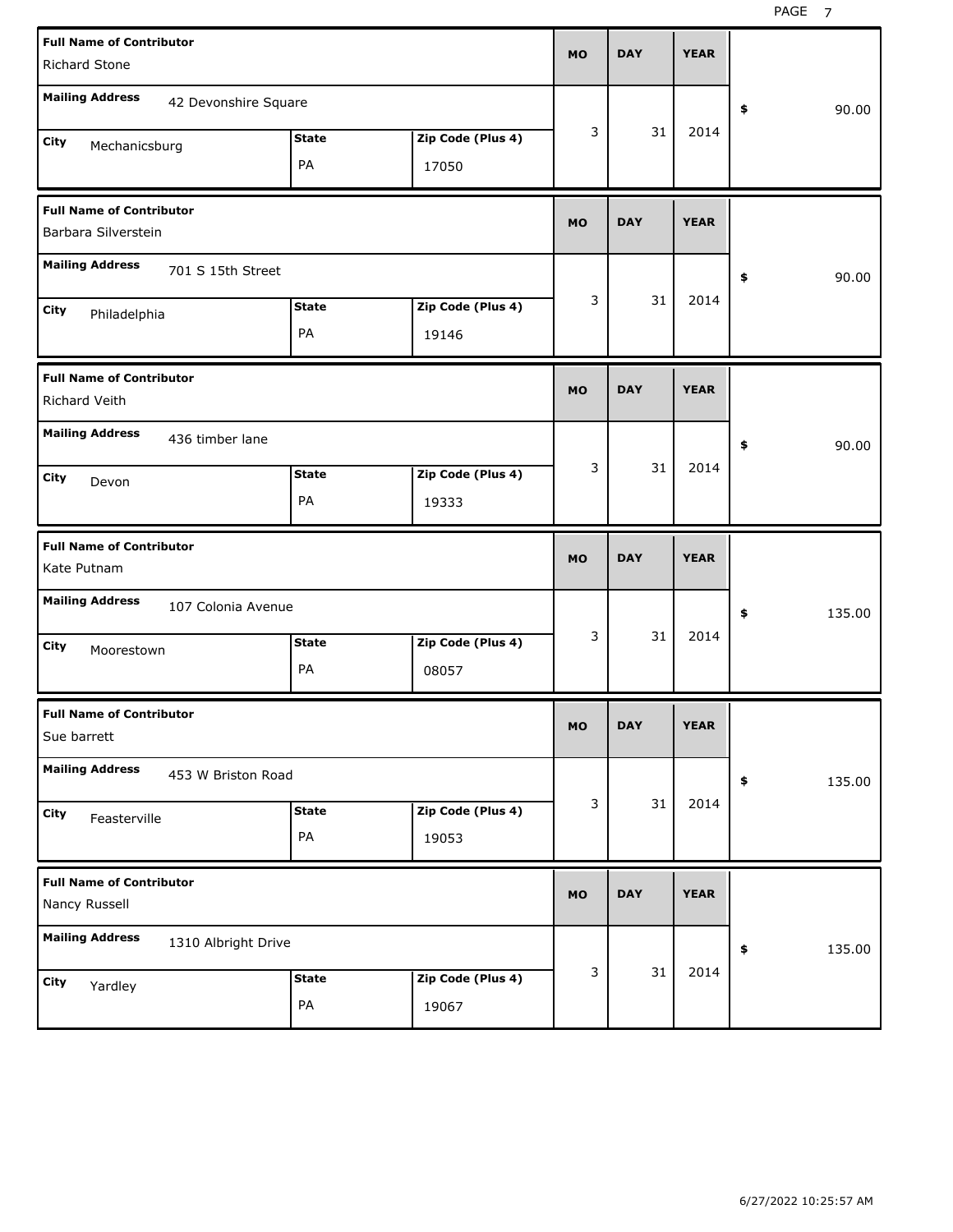| <b>Full Name of Contributor</b>                       |              |                   | <b>MO</b> | <b>DAY</b> | <b>YEAR</b> |              |
|-------------------------------------------------------|--------------|-------------------|-----------|------------|-------------|--------------|
| Dorothy Fulton                                        |              |                   |           |            |             |              |
| <b>Mailing Address</b><br>5907 Eshenaur Drive         |              |                   |           |            |             | \$<br>90.00  |
| City<br>Harrisburg                                    | <b>State</b> | Zip Code (Plus 4) | 3         | 31         | 2014        |              |
|                                                       | PA           | 17112             |           |            |             |              |
| <b>Full Name of Contributor</b>                       |              |                   | <b>MO</b> | <b>DAY</b> | <b>YEAR</b> |              |
| Elizabeth Meredith                                    |              |                   |           |            |             |              |
| <b>Mailing Address</b><br>203 Juniper Street          |              |                   |           |            |             | \$<br>90.00  |
| City<br>Quakertown                                    | <b>State</b> | Zip Code (Plus 4) | 3         | 31         | 2014        |              |
|                                                       | PA           | 18951             |           |            |             |              |
| <b>Full Name of Contributor</b><br>Renee Dietrich     |              |                   | <b>MO</b> | <b>DAY</b> | <b>YEAR</b> |              |
| <b>Mailing Address</b><br>1546 Dauphin Avenue         |              |                   |           |            |             | \$<br>90.00  |
| City<br>Wyomissing                                    | <b>State</b> | Zip Code (Plus 4) | 3         | 31         | 2014        |              |
|                                                       | PA           | 19610             |           |            |             |              |
|                                                       |              |                   |           |            |             |              |
| <b>Full Name of Contributor</b><br>Thomas Illick      |              |                   | <b>MO</b> | <b>DAY</b> | <b>YEAR</b> |              |
| <b>Mailing Address</b><br>4420 Liberty Road           |              |                   |           |            |             | \$<br>90.00  |
| City                                                  | <b>State</b> | Zip Code (Plus 4) | 3         | 31         | 2014        |              |
| Coopersburg                                           | PA           | 18036             |           |            |             |              |
| <b>Full Name of Contributor</b><br>Lynne Khubchandani |              |                   | МO        | <b>DAY</b> | <b>YEAR</b> |              |
| <b>Mailing Address</b><br>2011 Sycamore Street        |              |                   |           |            |             | \$<br>225.00 |
| City                                                  | <b>State</b> | Zip Code (Plus 4) | 3         | 31         | 2014        |              |
| Bethlehem                                             | PA           | 18017             |           |            |             |              |
| <b>Full Name of Contributor</b><br>Isabel Douglass    |              |                   | <b>MO</b> | <b>DAY</b> | <b>YEAR</b> |              |
| <b>Mailing Address</b><br>211 N 29th Street           |              |                   |           |            |             | \$<br>90.00  |
| City<br>Allentown                                     | <b>State</b> | Zip Code (Plus 4) | 3         | 31         | 2014        |              |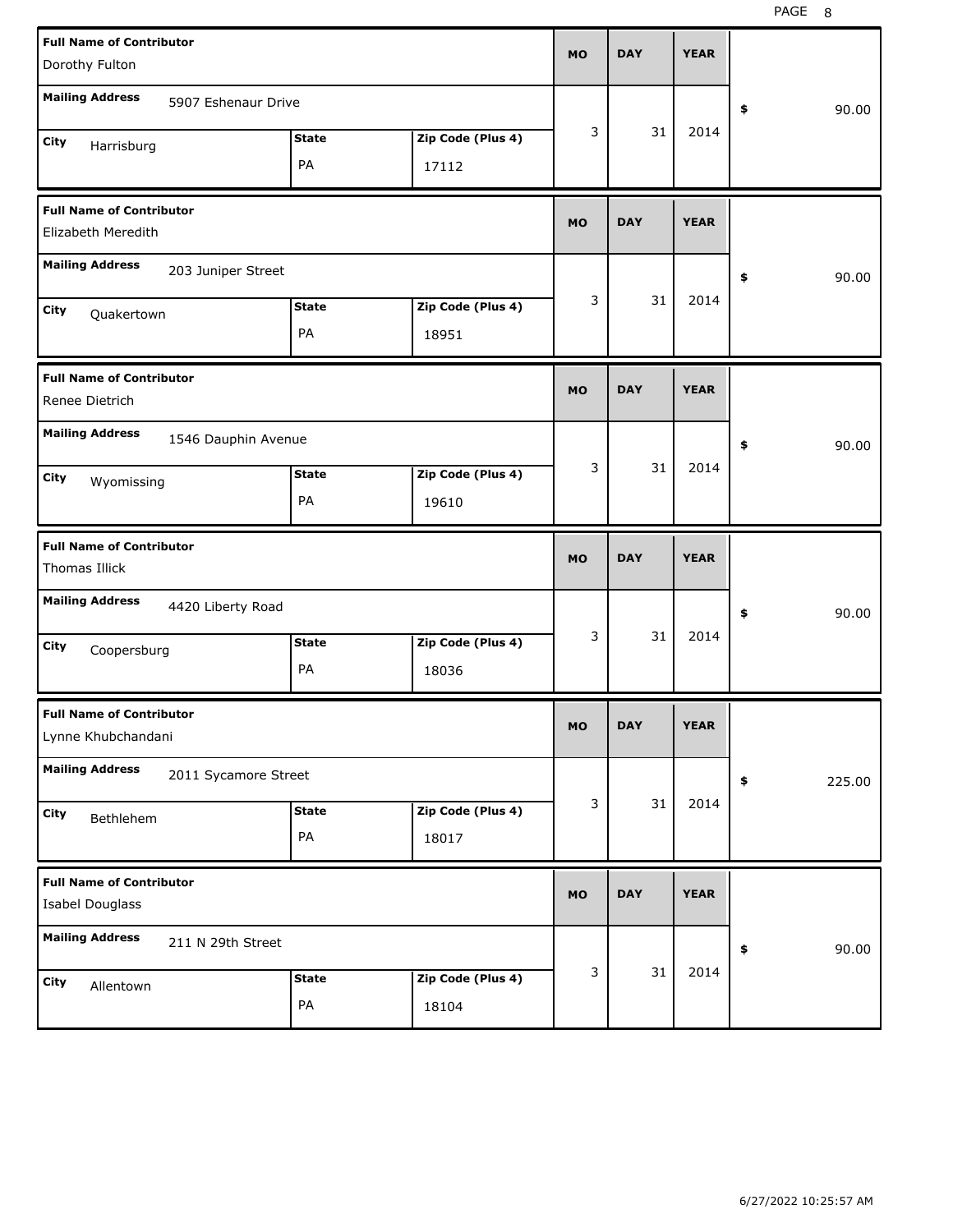| <b>Full Name of Contributor</b><br>Alan Palmer      |              |                   | <b>MO</b> | <b>DAY</b> | <b>YEAR</b> |              |
|-----------------------------------------------------|--------------|-------------------|-----------|------------|-------------|--------------|
|                                                     |              |                   |           |            |             |              |
| <b>Mailing Address</b><br>805 Spruce Avenue         |              |                   |           |            |             | \$<br>90.00  |
| City<br>West Chester                                | <b>State</b> | Zip Code (Plus 4) | 3         | 31         | 2014        |              |
|                                                     | PA           | 19382             |           |            |             |              |
| <b>Full Name of Contributor</b>                     |              |                   | <b>MO</b> | <b>DAY</b> | <b>YEAR</b> |              |
| Donna Pullo                                         |              |                   |           |            |             |              |
| <b>Mailing Address</b><br>189 Tuscarora Drive       |              |                   |           |            |             | \$<br>225.00 |
| City<br>York                                        | <b>State</b> | Zip Code (Plus 4) | 3         | 31         | 2014        |              |
|                                                     | PA           | 17403             |           |            |             |              |
| <b>Full Name of Contributor</b>                     |              |                   | <b>MO</b> | <b>DAY</b> | <b>YEAR</b> |              |
| Sharon Hargrave                                     |              |                   |           |            |             |              |
| <b>Mailing Address</b><br>130 Skymeadow Lane        |              |                   |           |            |             | \$<br>180.00 |
| City<br>Leola                                       | <b>State</b> | Zip Code (Plus 4) | 3         | 31         | 2014        |              |
|                                                     | PA           | 17540             |           |            |             |              |
|                                                     |              |                   |           |            |             |              |
| <b>Full Name of Contributor</b><br>Leonard Evelev   |              |                   | <b>MO</b> | <b>DAY</b> | <b>YEAR</b> |              |
| <b>Mailing Address</b><br>241 S 6th Street, #2504   |              |                   |           |            |             | \$<br>90.00  |
| City                                                | <b>State</b> | Zip Code (Plus 4) | 3         | 31         | 2014        |              |
| Philadelphia                                        | PA           | 19106             |           |            |             |              |
| <b>Full Name of Contributor</b><br>Helen Andrews    |              |                   | <b>MO</b> | DAY        | YEAK        |              |
| <b>Mailing Address</b><br>247 Hoodridge Drive       |              |                   |           |            |             | 90.00<br>\$  |
|                                                     | <b>State</b> | Zip Code (Plus 4) | 3         | 31         | 2014        |              |
| City<br>Pittsburgh                                  | PA           | 15234             |           |            |             |              |
| <b>Full Name of Contributor</b><br>Elizabeth Jaeger |              |                   | <b>MO</b> | <b>DAY</b> | <b>YEAR</b> |              |
| <b>Mailing Address</b><br>2113 Kestrel Ct           |              |                   |           |            |             | 225.00<br>\$ |
| City<br>Lancaster                                   | <b>State</b> | Zip Code (Plus 4) | 3         | 31         | 2014        |              |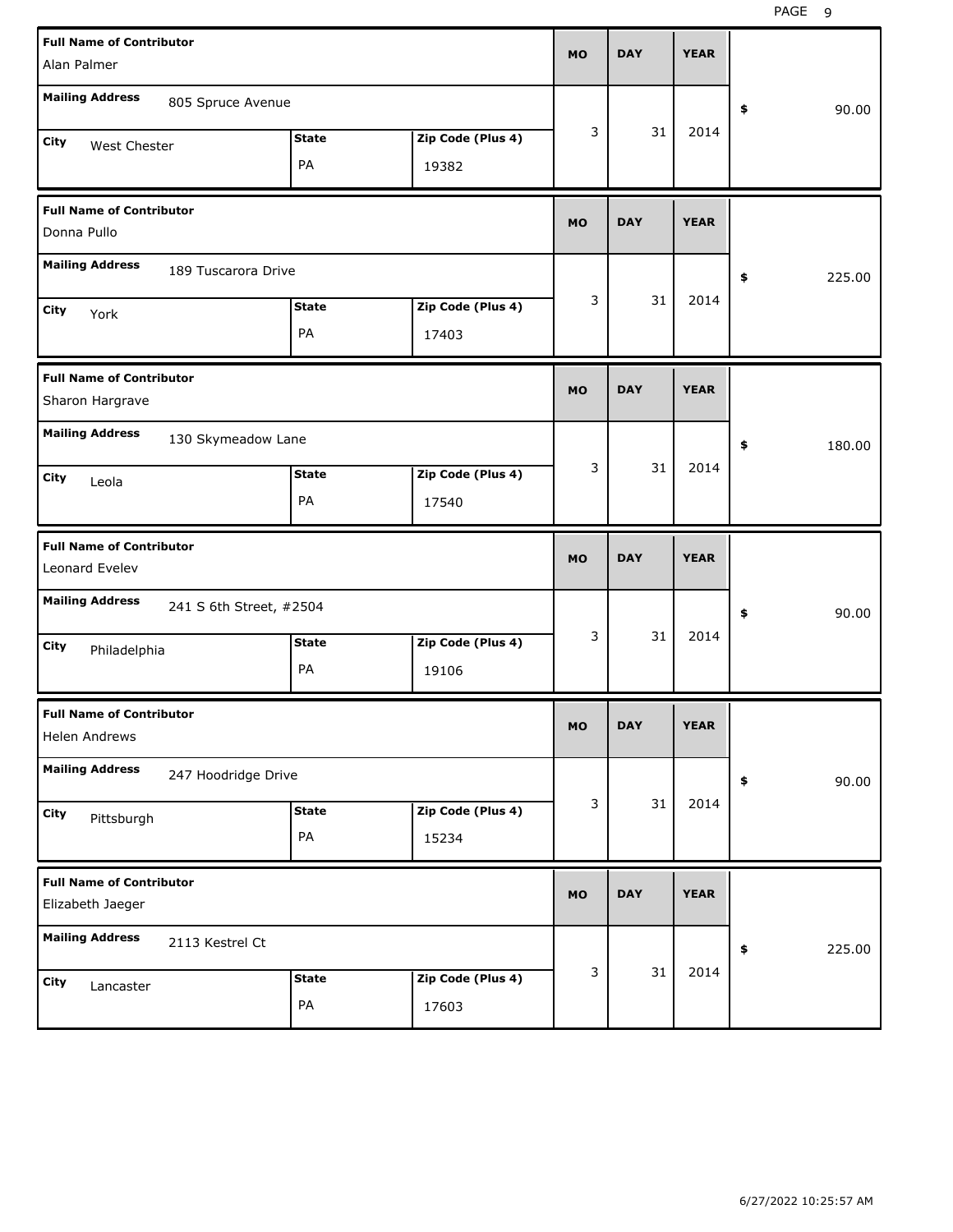| <b>Full Name of Contributor</b>                         |                             |              |                   | <b>MO</b> | <b>DAY</b> | <b>YEAR</b> |              |
|---------------------------------------------------------|-----------------------------|--------------|-------------------|-----------|------------|-------------|--------------|
| Barbara Crary                                           |                             |              |                   |           |            |             |              |
| <b>Mailing Address</b>                                  | 203 Edward Circle           |              |                   |           |            |             | \$<br>90.00  |
| City<br>Exton                                           |                             | <b>State</b> | Zip Code (Plus 4) | 3         | 31         | 2014        |              |
|                                                         |                             | PA           | 19341             |           |            |             |              |
| <b>Full Name of Contributor</b>                         |                             |              |                   | <b>MO</b> | <b>DAY</b> | <b>YEAR</b> |              |
| Dr Walter Dex                                           |                             |              |                   |           |            |             |              |
| <b>Mailing Address</b>                                  | 800 Hausman Road, Apt 154   |              |                   |           |            |             | \$<br>90.00  |
| City<br>Allentown                                       |                             | <b>State</b> | Zip Code (Plus 4) | 3         | 31         | 2014        |              |
|                                                         |                             | PA           | 18104             |           |            |             |              |
| <b>Full Name of Contributor</b>                         |                             |              |                   | <b>MO</b> | <b>DAY</b> | <b>YEAR</b> |              |
| Connie Shultz                                           |                             |              |                   |           |            |             |              |
| <b>Mailing Address</b>                                  | 201 E 26th Avenue           |              |                   |           |            |             | \$<br>100.00 |
| City<br>Altoona                                         |                             | <b>State</b> | Zip Code (Plus 4) | 3         | 31         | 2014        |              |
|                                                         |                             | PA           | 16601             |           |            |             |              |
|                                                         |                             |              |                   |           |            |             |              |
| <b>Full Name of Contributor</b>                         |                             |              |                   |           |            |             |              |
| Peter Lynch                                             |                             |              |                   | <b>MO</b> | <b>DAY</b> | <b>YEAR</b> |              |
| <b>Mailing Address</b>                                  | 35 Winterberry Lane         |              |                   |           |            |             | \$<br>90.00  |
| City<br>Womelsdorf                                      |                             | <b>State</b> | Zip Code (Plus 4) | 3         | 31         | 2014        |              |
|                                                         |                             | PA           | 19567             |           |            |             |              |
| <b>Full Name of Contributor</b>                         |                             |              |                   | MO        | <b>DAY</b> | <b>YEAR</b> |              |
| Ilene Winikur                                           |                             |              |                   |           |            |             |              |
| <b>Mailing Address</b>                                  | 1530 Spruce Street, Apt 106 |              |                   |           |            |             | \$<br>90.00  |
| City<br>Philadelphia                                    |                             | <b>State</b> | Zip Code (Plus 4) | 3         | 31         | 2014        |              |
|                                                         |                             | PA           | 19102             |           |            |             |              |
| <b>Full Name of Contributor</b><br>Beverley Bond Potter |                             |              |                   | MO        | <b>DAY</b> | <b>YEAR</b> |              |
| <b>Mailing Address</b>                                  | 208 Ivy Lane                |              |                   |           |            |             | \$<br>225.00 |
| City<br>haverford                                       |                             | <b>State</b> | Zip Code (Plus 4) | 3         | 31         | 2014        |              |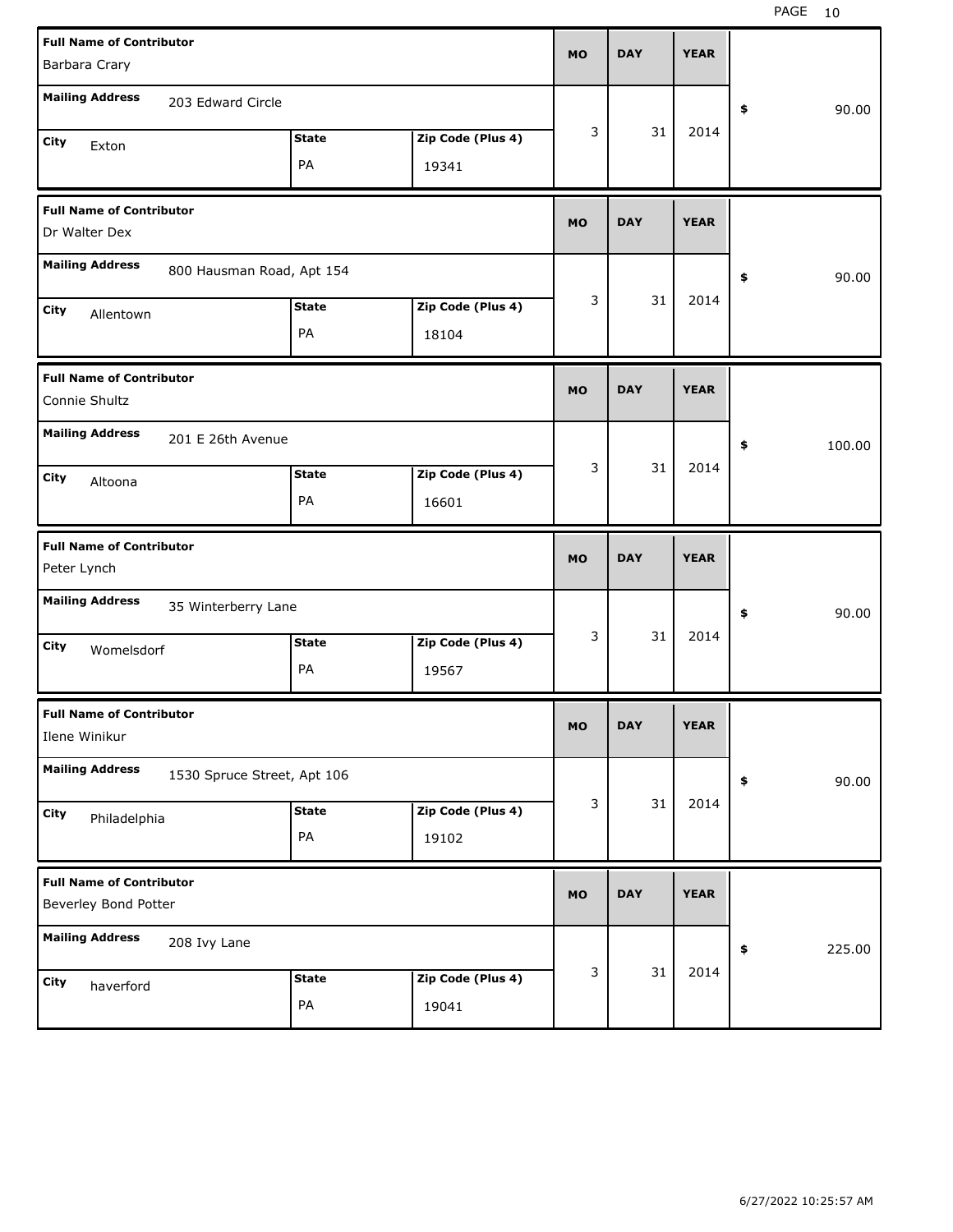| <b>Full Name of Contributor</b><br>Jeanne Dodson                          | <b>MO</b> |   | <b>DAY</b> | <b>YEAR</b> |              |
|---------------------------------------------------------------------------|-----------|---|------------|-------------|--------------|
| <b>Mailing Address</b><br>Unknown                                         |           |   |            |             | \$<br>180.00 |
| <b>State</b><br>Zip Code (Plus 4)<br>City<br>Unknown<br>PA<br>17102       |           | 3 | 31         | 2014        |              |
| <b>Full Name of Contributor</b><br>Carol Williams                         | <b>MO</b> |   | <b>DAY</b> | <b>YEAR</b> |              |
| <b>Mailing Address</b><br>108 Catharine Street                            |           |   |            |             | \$<br>90.00  |
| Zip Code (Plus 4)<br><b>State</b><br>City<br>Philadelphia<br>PA<br>19147  |           | 3 | 31         | 2014        |              |
| <b>Full Name of Contributor</b><br>colleen Kopp                           | <b>MO</b> |   | <b>DAY</b> | <b>YEAR</b> |              |
| <b>Mailing Address</b><br>301 Manchester Road                             |           |   |            |             | \$<br>90.00  |
| Zip Code (Plus 4)<br><b>State</b><br>City<br>Camp Hill<br>PA<br>17011     |           | 3 | 31         | 2014        |              |
|                                                                           |           |   |            |             |              |
| <b>Full Name of Contributor</b><br>Milton Lehman                          | <b>MO</b> |   | <b>DAY</b> | <b>YEAR</b> |              |
| <b>Mailing Address</b><br>24 North Charlotte Street                       |           |   |            |             | \$<br>63.00  |
| Zip Code (Plus 4)<br><b>State</b><br>City<br>lancaster<br>PA<br>17603     |           | 3 | 31         | 2014        |              |
| <b>Full Name of Contributor</b><br>Dorothy Dean                           | <b>MO</b> |   | <b>DAY</b> | <b>YEAR</b> |              |
| <b>Mailing Address</b><br>166 Norman Drive                                |           |   |            |             | \$<br>90.00  |
| Zip Code (Plus 4)<br><b>State</b><br>City<br>Cranberry Twp<br>PA<br>16066 |           | 3 | 31         | 2014        |              |
| <b>Full Name of Contributor</b><br>Gayle Goodman                          | <b>MO</b> |   | <b>DAY</b> | <b>YEAR</b> |              |
| <b>Mailing Address</b><br>Unknown                                         |           | 3 | 31         | 2014        | \$<br>90.00  |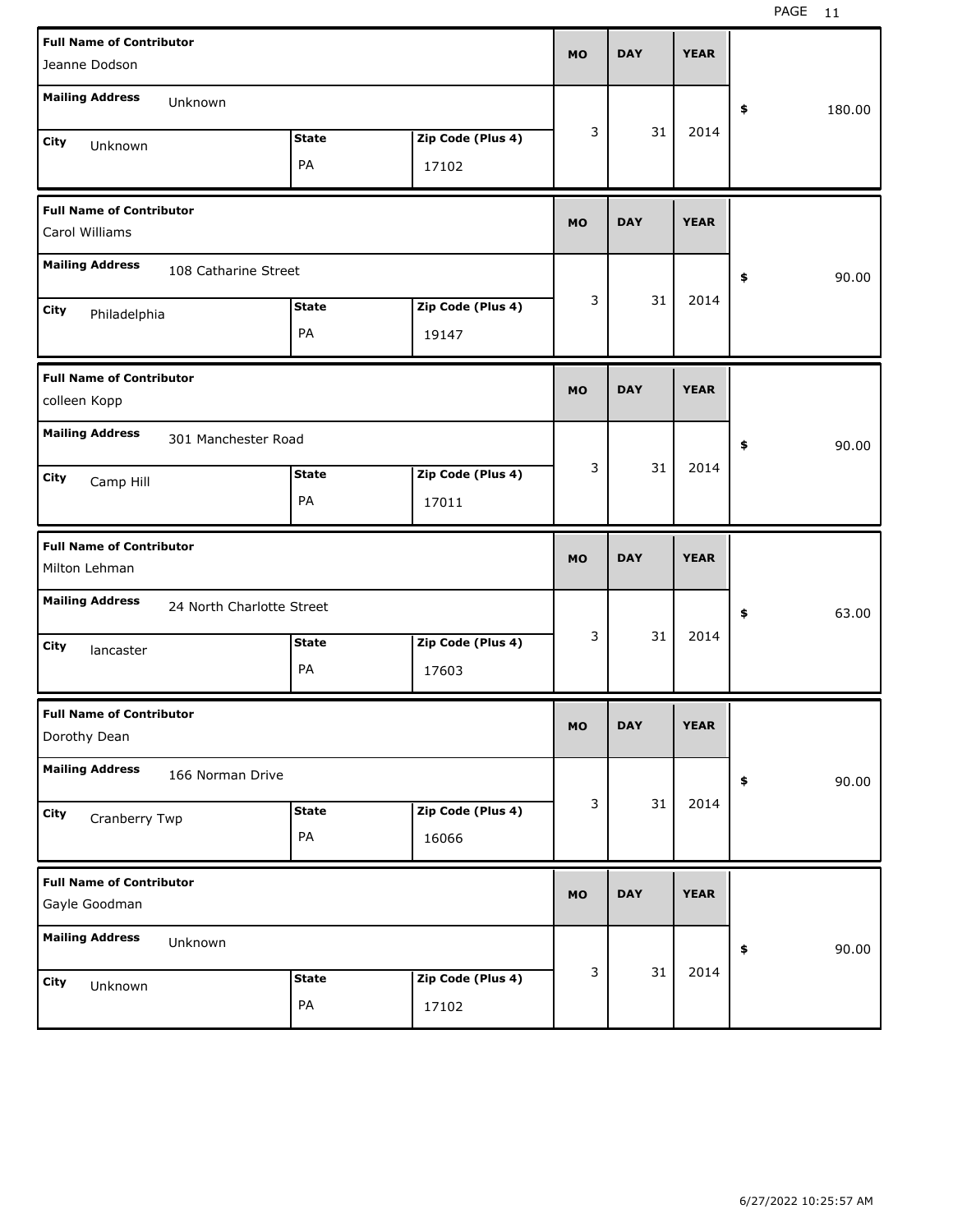| <b>Full Name of Contributor</b><br>maureen Decker                         | <b>MO</b> | <b>DAY</b> | <b>YEAR</b> |              |
|---------------------------------------------------------------------------|-----------|------------|-------------|--------------|
| <b>Mailing Address</b><br>2530 Ballybunion Road                           |           |            |             | \$<br>90.00  |
| <b>State</b><br>Zip Code (Plus 4)<br>City<br>Center Valley<br>PA<br>18034 | 3         | 31         | 2014        |              |
| <b>Full Name of Contributor</b><br>Nancy Weaver                           | <b>MO</b> | <b>DAY</b> | <b>YEAR</b> |              |
| <b>Mailing Address</b><br>114 Jaffrey Road                                |           |            |             | \$<br>225.00 |
| Zip Code (Plus 4)<br><b>State</b><br>City<br>Malvern<br>PA<br>19355       | 3         | 31         | 2014        |              |
| <b>Full Name of Contributor</b><br>Susan Belin                            | <b>MO</b> | <b>DAY</b> | <b>YEAR</b> |              |
| <b>Mailing Address</b><br><b>Box 53</b>                                   |           |            |             | \$<br>90.00  |
| Zip Code (Plus 4)<br><b>State</b><br>City<br>Waverly<br>PA<br>18471       | 3         | 31         | 2014        |              |
|                                                                           |           |            |             |              |
| <b>Full Name of Contributor</b><br>Ronald Benenson                        | <b>MO</b> | <b>DAY</b> | <b>YEAR</b> |              |
| <b>Mailing Address</b><br>261 Pine View Lane                              |           |            |             | \$<br>90.00  |
| Zip Code (Plus 4)<br><b>State</b><br>City<br>York<br>PA<br>17408          | 3         | 31         | 2014        |              |
| <b>Full Name of Contributor</b><br>Molly Henderson                        | <b>MO</b> | <b>DAY</b> | <b>YEAR</b> |              |
| <b>Mailing Address</b><br>2051 Rice Road                                  |           |            |             | 90.00<br>\$  |
| Zip Code (Plus 4)<br><b>State</b><br>City<br>Lancaster<br>PA<br>17603     | 3         | 31         | 2014        |              |
| <b>Full Name of Contributor</b><br>mary Zerba                             | <b>MO</b> | <b>DAY</b> | <b>YEAR</b> |              |
| <b>Mailing Address</b><br>354 W Newton Avenue                             | 3         | 31         | 2014        | 90.00<br>\$  |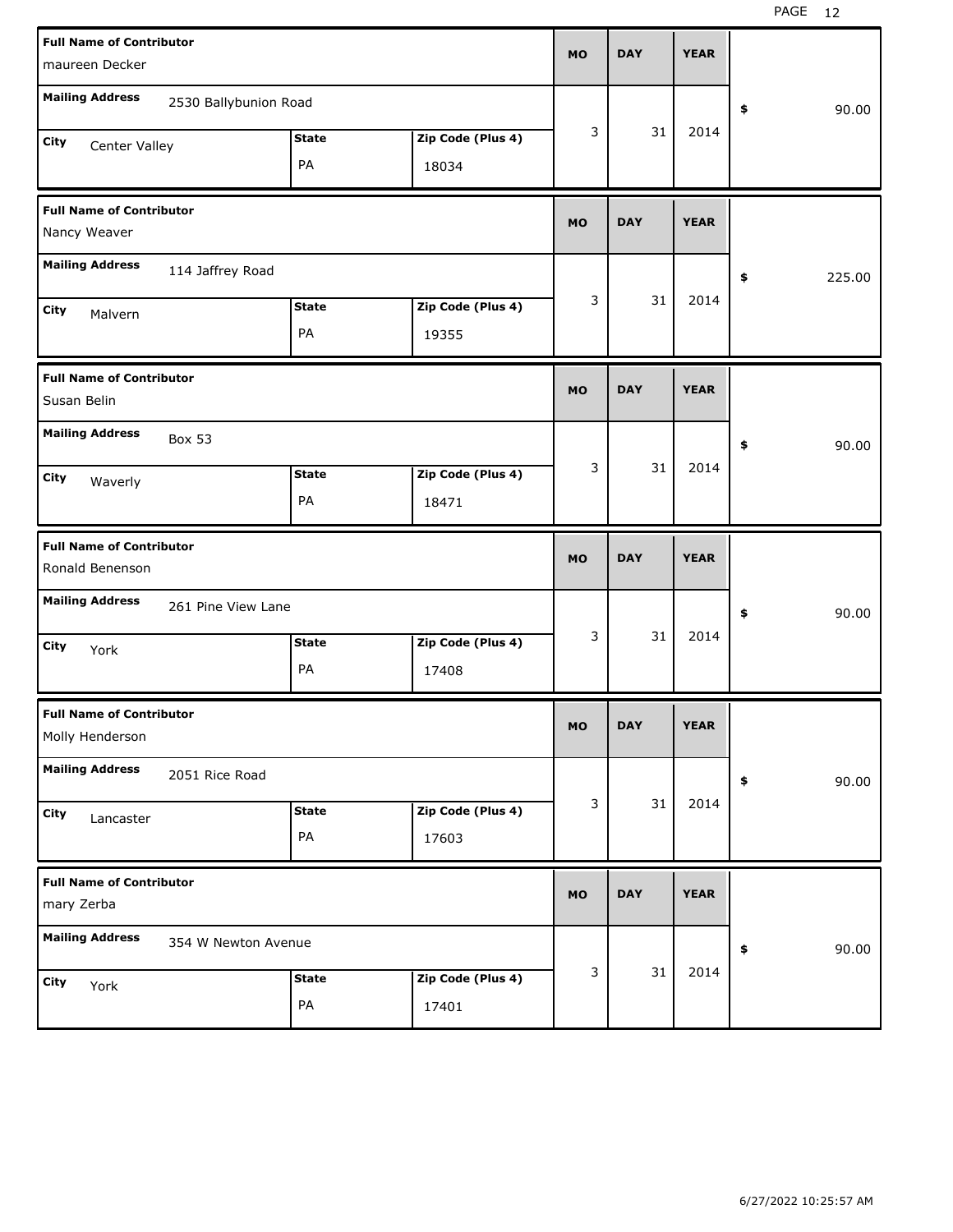| <b>Full Name of Contributor</b>                     |                      |              |                   |           | <b>DAY</b> | <b>YEAR</b> |              |
|-----------------------------------------------------|----------------------|--------------|-------------------|-----------|------------|-------------|--------------|
| Margaret Brown                                      |                      |              |                   | <b>MO</b> |            |             |              |
| <b>Mailing Address</b>                              | 109 Bank Barn Lane   |              |                   |           |            |             | \$<br>180.00 |
| <b>City</b><br>lancaster                            |                      | <b>State</b> | Zip Code (Plus 4) | 3         | 31         | 2014        |              |
|                                                     |                      | PA           | 17602             |           |            |             |              |
| <b>Full Name of Contributor</b><br>Mary Bacas       |                      |              |                   | <b>MO</b> | <b>DAY</b> | <b>YEAR</b> |              |
| <b>Mailing Address</b>                              | 663 madison Avenue   |              |                   |           |            |             | \$<br>90.00  |
| <b>City</b><br>York                                 |                      | <b>State</b> | Zip Code (Plus 4) | 3         | 31         | 2014        |              |
|                                                     |                      | PA           | 17404             |           |            |             |              |
| <b>Full Name of Contributor</b><br>Lynn Jensen      |                      |              |                   | <b>MO</b> | <b>DAY</b> | <b>YEAR</b> |              |
| <b>Mailing Address</b>                              | 119 Summit Drive     |              |                   |           |            |             | \$<br>90.00  |
| <b>City</b><br>York                                 |                      | <b>State</b> | Zip Code (Plus 4) | 3         | 31         | 2014        |              |
|                                                     |                      | PA           | 17403             |           |            |             |              |
|                                                     |                      |              |                   |           |            |             |              |
| <b>Full Name of Contributor</b><br>Barbara Appell   |                      |              |                   | <b>MO</b> | <b>DAY</b> | <b>YEAR</b> |              |
| <b>Mailing Address</b>                              | 1125 Turnberry Lane  |              |                   |           |            |             | \$<br>225.00 |
| <b>City</b><br>York                                 |                      | <b>State</b> | Zip Code (Plus 4) | 3         | 31         | 2014        |              |
|                                                     |                      | PA           | 17403             |           |            |             |              |
| <b>Full Name of Contributor</b><br>William Schutt   |                      |              |                   | MO.       | DAY        | YEAK        |              |
| <b>Mailing Address</b>                              | 3875 Curly Hill road |              |                   |           |            |             | 94.50<br>\$  |
| City                                                |                      | <b>State</b> | Zip Code (Plus 4) | 3         | 31         | 2014        |              |
| Doylestown                                          |                      | PA           | 18902             |           |            |             |              |
| <b>Full Name of Contributor</b><br>Catherine Stouch |                      |              |                   | <b>MO</b> | <b>DAY</b> | <b>YEAR</b> |              |
| <b>Mailing Address</b>                              | 2442 Brookside Lane  |              |                   |           |            |             | 90.00<br>\$  |
| City<br>York                                        |                      | <b>State</b> | Zip Code (Plus 4) | 3         | 31         | 2014        |              |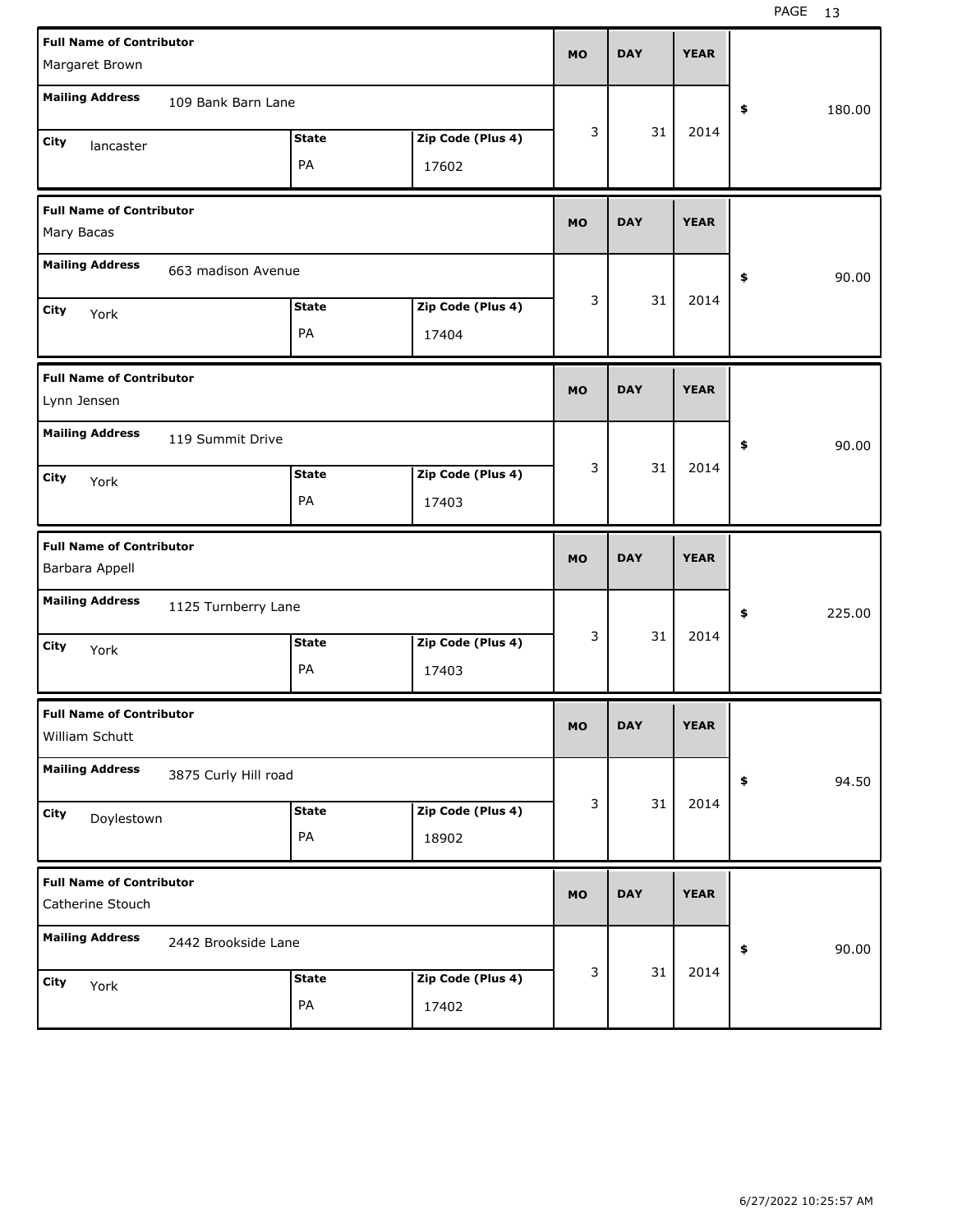| <b>Full Name of Contributor</b><br>harry Rubin                               |                                      | <b>MO</b>                  | <b>DAY</b> | <b>YEAR</b>       |             |              |
|------------------------------------------------------------------------------|--------------------------------------|----------------------------|------------|-------------------|-------------|--------------|
| <b>Mailing Address</b>                                                       | 100 East market Street, PO Box 15012 |                            |            |                   |             | \$<br>90.00  |
| City<br>York                                                                 | <b>State</b><br>PA                   | Zip Code (Plus 4)<br>17405 | 3          | 31                | 2014        |              |
| <b>Full Name of Contributor</b><br>Patricia Born                             |                                      |                            | <b>MO</b>  | <b>DAY</b>        | <b>YEAR</b> |              |
| <b>Mailing Address</b><br>4001 Fox Hound Drive                               |                                      |                            |            |                   |             | \$<br>67.50  |
| City<br>Lafayette Hill                                                       | <b>State</b><br>PA                   | Zip Code (Plus 4)<br>19444 | 3          | 31                | 2014        |              |
| <b>Full Name of Contributor</b><br>Leona Ewing                               |                                      |                            | <b>MO</b>  | <b>DAY</b>        | <b>YEAR</b> |              |
| <b>Mailing Address</b><br>209 E High Street                                  |                                      |                            |            |                   |             | \$<br>90.00  |
| City<br>Lebanon                                                              | <b>State</b><br>PA                   | Zip Code (Plus 4)<br>17042 | 3          | 31                | 2014        |              |
| <b>Full Name of Contributor</b><br>Jon Pearson                               |                                      |                            | <b>MO</b>  | <b>DAY</b>        | <b>YEAR</b> |              |
| <b>Mailing Address</b><br>14567 Charmian Road                                |                                      |                            |            |                   |             | \$<br>90.00  |
| City<br>Waynesboro                                                           | <b>State</b><br>PA                   | Zip Code (Plus 4)<br>17268 | 3          | 31                | 2014        |              |
| <b>Full Name of Contributor</b><br>Louise Hemmingsen                         |                                      |                            | <b>MO</b>  | <b>DAY</b>        | <b>YEAR</b> |              |
| <b>Mailing Address</b><br>107 Crosslands Drive                               |                                      |                            |            |                   |             | \$<br>180.00 |
| City<br>Kennett Square                                                       | <b>State</b><br>PA                   | Zip Code (Plus 4)<br>19348 | 3          | 31                | 2014        |              |
|                                                                              |                                      |                            |            | <b>PAGE TOTAL</b> |             |              |
| Enter Grand Total of Part A on Schedule I, Detailed Summary Page, Section 2. |                                      |                            |            | \$<br>7,682.50    |             |              |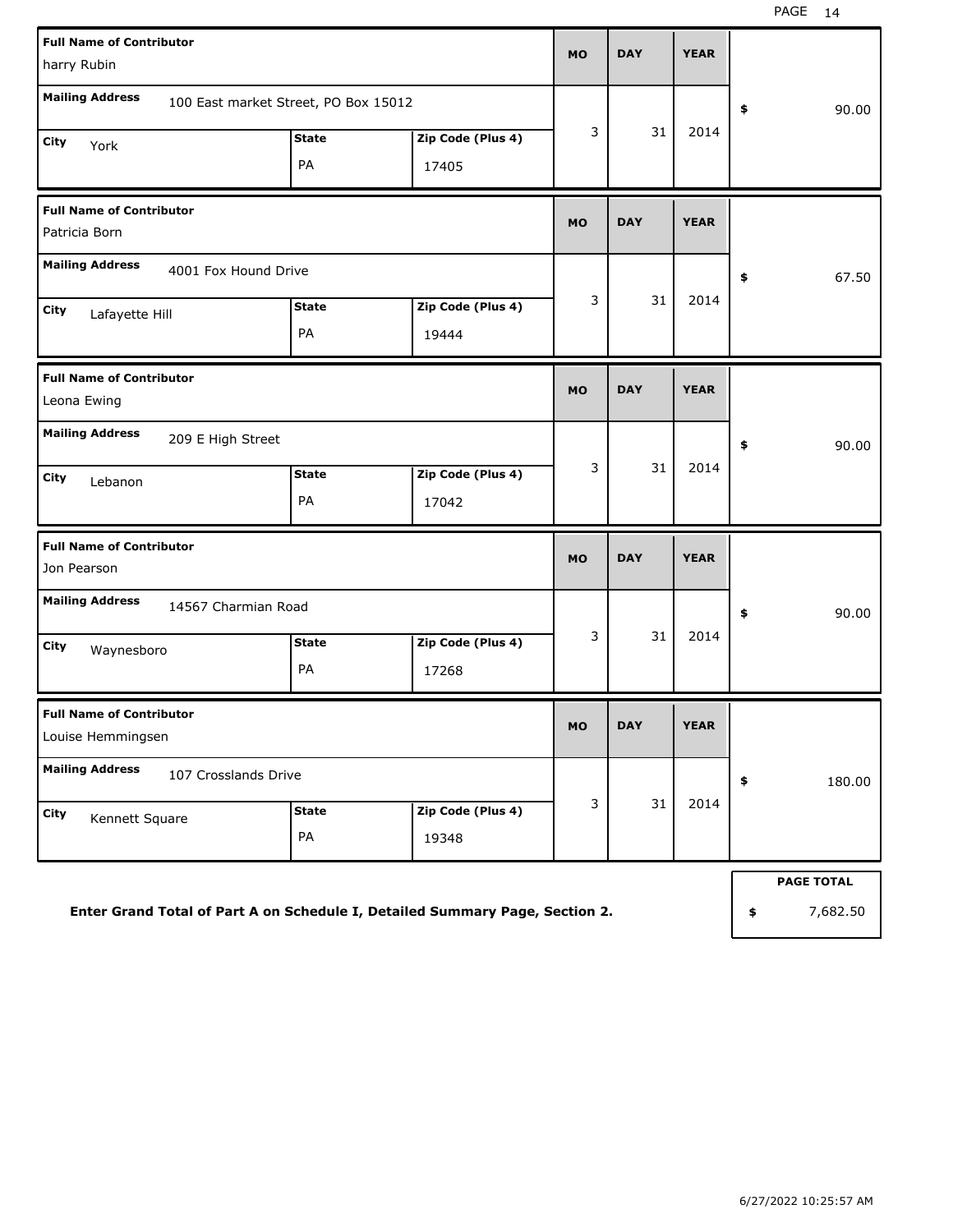# **PART C Contributions Received From Political Committees**

**OVER \$250.00**

 **Use this Part to itemize only contributions received from Political committees with an aggregate value from Over \$250.00 in the reporting period.**

| Name of Filing Committee or Candidate                                        | <b>Reporting Period</b> |                   |             |            |             |    |                   |
|------------------------------------------------------------------------------|-------------------------|-------------------|-------------|------------|-------------|----|-------------------|
|                                                                              |                         | From:             |             |            | To:         |    |                   |
|                                                                              |                         |                   | <b>DATE</b> |            |             |    | <b>AMOUNT</b>     |
| <b>Full Name of Contributing Committee</b>                                   |                         |                   | <b>MO</b>   | <b>DAY</b> | <b>YEAR</b> |    |                   |
| <b>Mailing Address</b>                                                       |                         |                   |             |            |             | \$ | 0.00              |
| City                                                                         | <b>State</b>            | Zip Code (Plus 4) |             |            |             |    |                   |
|                                                                              |                         |                   |             |            |             |    | <b>PAGE TOTAL</b> |
| Enter Grand Total of Part C on Schedule I, Detailed Summary Page, Section 3. |                         |                   |             |            |             | \$ | 0.00              |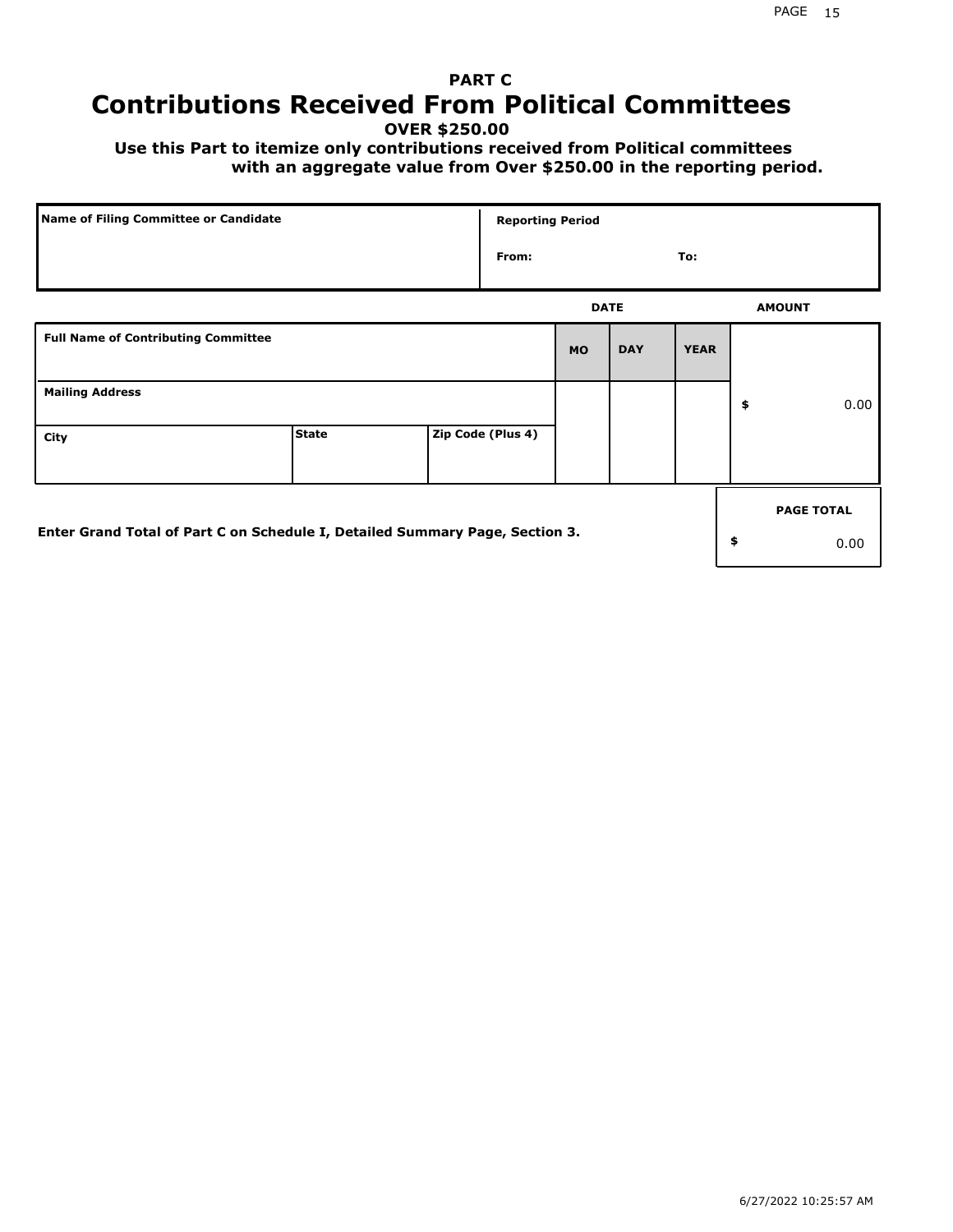## **PART D ALL OTHER CONTRIBUTIONS**

## **OVER \$250.00**

### **Use this Part to itemize all other contributions with an aggregate value of**

 **over \$250.00 in the reporting period.**

 **(Exclude contributions from political committees reported in Part C.)** 

| Name of Filing Committee or Candidate                                                |              |  |                   |       | <b>Reporting Period</b>      |              |                |                   |  |
|--------------------------------------------------------------------------------------|--------------|--|-------------------|-------|------------------------------|--------------|----------------|-------------------|--|
| PLANNED PARENTHOOD PA INC                                                            |              |  |                   | From: |                              |              | $1/1/2014$ To: | 3/31/2014         |  |
|                                                                                      |              |  |                   |       |                              | <b>DATE</b>  |                | <b>AMOUNT</b>     |  |
| <b>Full Name of Contributor</b><br>R Scott Turner                                    |              |  |                   |       | <b>MO</b>                    | <b>DAY</b>   | <b>YEAR</b>    |                   |  |
| Mailing<br>440 La Montage Drive<br><b>Address</b>                                    |              |  |                   |       |                              |              |                | 300.00<br>\$      |  |
| City<br>Palmertown                                                                   | <b>State</b> |  | Zip Code (Plus 4) |       | $\mathbf{1}$                 | 21           | 2014           |                   |  |
|                                                                                      | PA<br>18071  |  |                   |       |                              |              |                |                   |  |
| <b>Employer Name</b><br>Unknown                                                      |              |  |                   |       | <b>Occupation</b>            |              | Unknown        |                   |  |
| <b>Employer Mailing Address/Principal Place of</b>                                   |              |  | City              |       |                              | <b>State</b> |                | Zip Code (Plus 4) |  |
| <b>Business</b><br>Unkown<br>Unknown                                                 |              |  |                   |       |                              | PA           |                | 18071             |  |
| <b>Full Name of Contributor</b><br>T B Hagen                                         |              |  |                   |       | <b>MO</b>                    | <b>DAY</b>   | <b>YEAR</b>    |                   |  |
| <b>Mailing</b><br>5727 Grubb Road<br><b>Address</b>                                  |              |  |                   |       |                              |              |                | \$<br>500.00      |  |
| City<br>Erie                                                                         | <b>State</b> |  | Zip Code (Plus 4) |       | $\mathbf{1}$                 | 21           | 2014           |                   |  |
|                                                                                      | PA           |  | 16506             |       |                              |              |                |                   |  |
| <b>Employer Name</b><br>Unknown                                                      |              |  |                   |       | <b>Occupation</b><br>Unknown |              |                |                   |  |
| <b>Employer Mailing Address/Principal Place of</b><br><b>Business</b>                |              |  | City              |       | <b>State</b>                 |              |                | Zip Code (Plus 4) |  |
| Unknown                                                                              |              |  | Unknown           |       |                              | PA           |                | 16506             |  |
| <b>Full Name of Contributor</b><br>Frank Warner III                                  |              |  |                   |       | <b>MO</b>                    | <b>DAY</b>   | <b>YEAR</b>    |                   |  |
| <b>Mailing</b><br>7 Roberts Road<br><b>Address</b>                                   |              |  |                   |       |                              |              |                | \$<br>500.00      |  |
| City<br>Newtown Square                                                               | <b>State</b> |  | Zip Code (Plus 4) |       | 1                            | 21           | 2014           |                   |  |
|                                                                                      | PA           |  | 19073             |       |                              |              |                |                   |  |
| <b>Employer Name</b><br>Unknown                                                      |              |  |                   |       | <b>Occupation</b><br>Unknown |              |                |                   |  |
| <b>Employer Mailing Address/Principal Place of</b><br><b>City</b><br><b>Business</b> |              |  |                   |       | <b>State</b>                 |              |                | Zip Code (Plus 4) |  |
| Unknown                                                                              |              |  | Unknown           |       |                              | PA           |                | 19073             |  |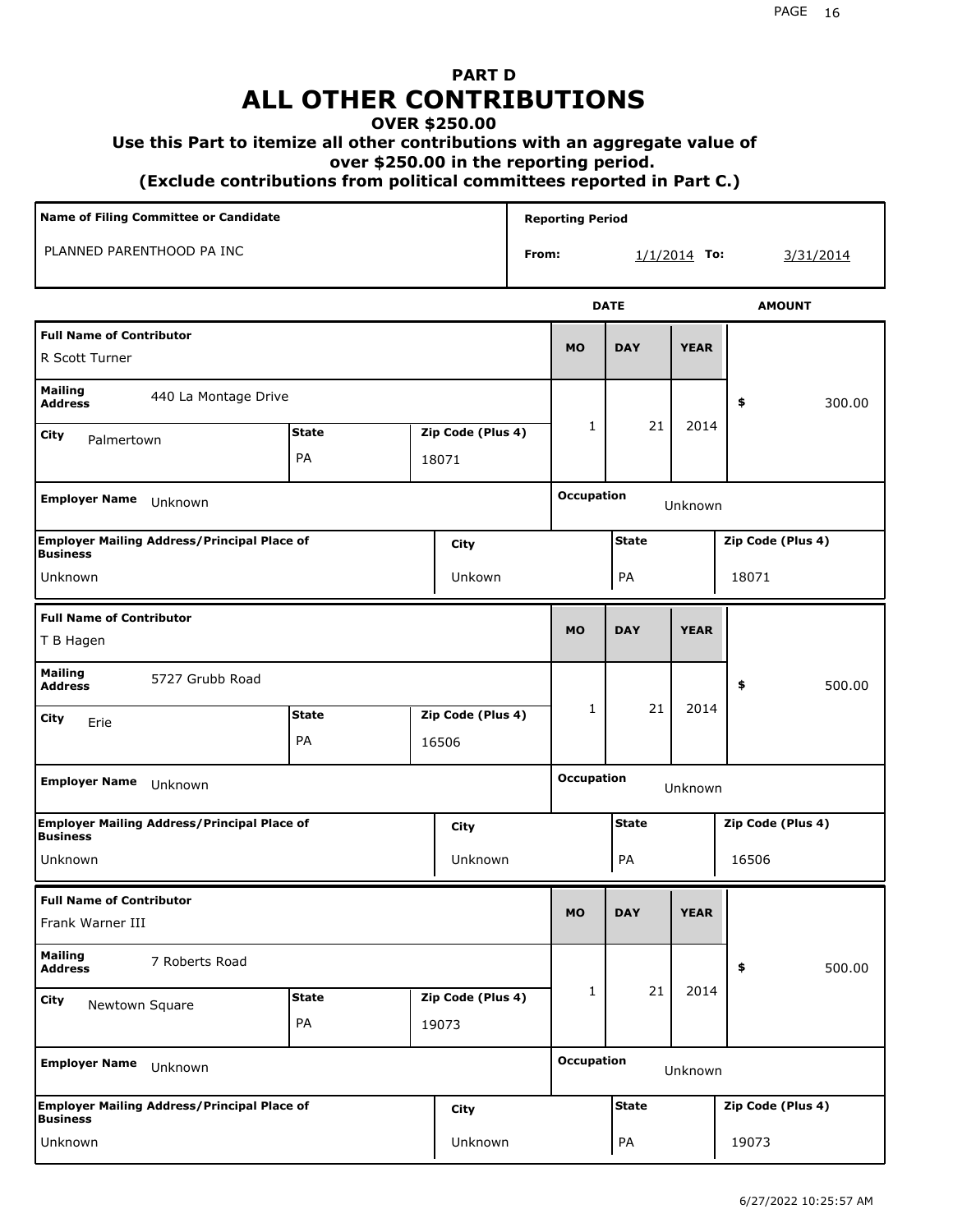| <b>Full Name of Contributor</b>                         |                                                    |              |  |                   |                                   |              |             |                   |        |
|---------------------------------------------------------|----------------------------------------------------|--------------|--|-------------------|-----------------------------------|--------------|-------------|-------------------|--------|
| Ritchie Tabachnick                                      |                                                    |              |  |                   | <b>MO</b>                         | <b>DAY</b>   | <b>YEAR</b> |                   |        |
| <b>Mailing</b><br><b>Address</b>                        | PO Box 60039                                       |              |  |                   |                                   |              |             | \$                | 475.00 |
| City<br>Pittsburgh                                      |                                                    | <b>State</b> |  | Zip Code (Plus 4) | 1                                 | 21           | 2014        |                   |        |
|                                                         |                                                    | PA           |  | 15211             |                                   |              |             |                   |        |
| <b>Employer Name</b>                                    | Unknown                                            |              |  |                   | <b>Occupation</b>                 |              | Unknown     |                   |        |
|                                                         | <b>Employer Mailing Address/Principal Place of</b> |              |  | City              | <b>State</b><br>Zip Code (Plus 4) |              |             |                   |        |
| <b>Business</b><br>Unknown                              |                                                    |              |  | Unknown           | 15211<br>PA                       |              |             |                   |        |
|                                                         |                                                    |              |  |                   |                                   |              |             |                   |        |
| <b>Full Name of Contributor</b><br>Barbara VanDyke      |                                                    |              |  |                   | <b>MO</b>                         | <b>DAY</b>   | <b>YEAR</b> |                   |        |
| <b>Mailing</b><br>1513 Pacific Avenue<br><b>Address</b> |                                                    |              |  |                   |                                   |              |             | \$                | 380.00 |
| <b>State</b><br>Zip Code (Plus 4)<br>City               |                                                    |              |  |                   | 3                                 | 5            | 2014        |                   |        |
|                                                         | Natrona Heights<br>PA                              |              |  |                   |                                   |              |             |                   |        |
|                                                         | 15065                                              |              |  |                   |                                   |              |             |                   |        |
| <b>Employer Name</b>                                    | Unknown                                            |              |  |                   | <b>Occupation</b>                 |              | Unknown     |                   |        |
| <b>Business</b>                                         | <b>Employer Mailing Address/Principal Place of</b> |              |  | City              |                                   | <b>State</b> |             | Zip Code (Plus 4) |        |
| Unknown                                                 |                                                    |              |  | Unknown           | PA<br>15065                       |              |             |                   |        |
| <b>Full Name of Contributor</b>                         |                                                    |              |  |                   |                                   |              |             |                   |        |
| Elise Jones                                             |                                                    |              |  |                   | <b>MO</b>                         | <b>DAY</b>   | <b>YEAR</b> |                   |        |
| <b>Mailing</b><br><b>Address</b>                        | 1382 Newtown Langhorne #G101                       |              |  |                   |                                   |              |             | \$                | 270.00 |
| City<br>Newtown                                         |                                                    | <b>State</b> |  | Zip Code (Plus 4) | 3                                 | 5            | 2014        |                   |        |
|                                                         |                                                    | PA           |  | 18940             |                                   |              |             |                   |        |
| <b>Employer Name</b>                                    | Unknown                                            |              |  |                   | <b>Occupation</b>                 |              | Unknown     |                   |        |
|                                                         | <b>Employer Mailing Address/Principal Place of</b> |              |  | City              |                                   | <b>State</b> |             | Zip Code (Plus 4) |        |
| <b>Business</b><br>Unknown                              |                                                    |              |  | Unknown           |                                   | PA           |             | 18940             |        |
| <b>Full Name of Contributor</b><br>Sandra Trainer       |                                                    |              |  |                   | <b>MO</b>                         | <b>DAY</b>   | <b>YEAR</b> |                   |        |
| <b>Mailing</b><br><b>Address</b>                        | 1030 SW Jefferson Apt 220                          |              |  |                   |                                   |              |             | \$                | 270.00 |
|                                                         |                                                    | <b>State</b> |  | Zip Code (Plus 4) | 3                                 | 5            | 2014        |                   |        |
| City<br>Portland                                        |                                                    | OR           |  | 97201             |                                   |              |             |                   |        |
| <b>Employer Name</b>                                    | Unknown                                            |              |  |                   | <b>Occupation</b>                 |              | Unknown     |                   |        |
| <b>Business</b>                                         | <b>Employer Mailing Address/Principal Place of</b> |              |  | City              |                                   | <b>State</b> |             | Zip Code (Plus 4) |        |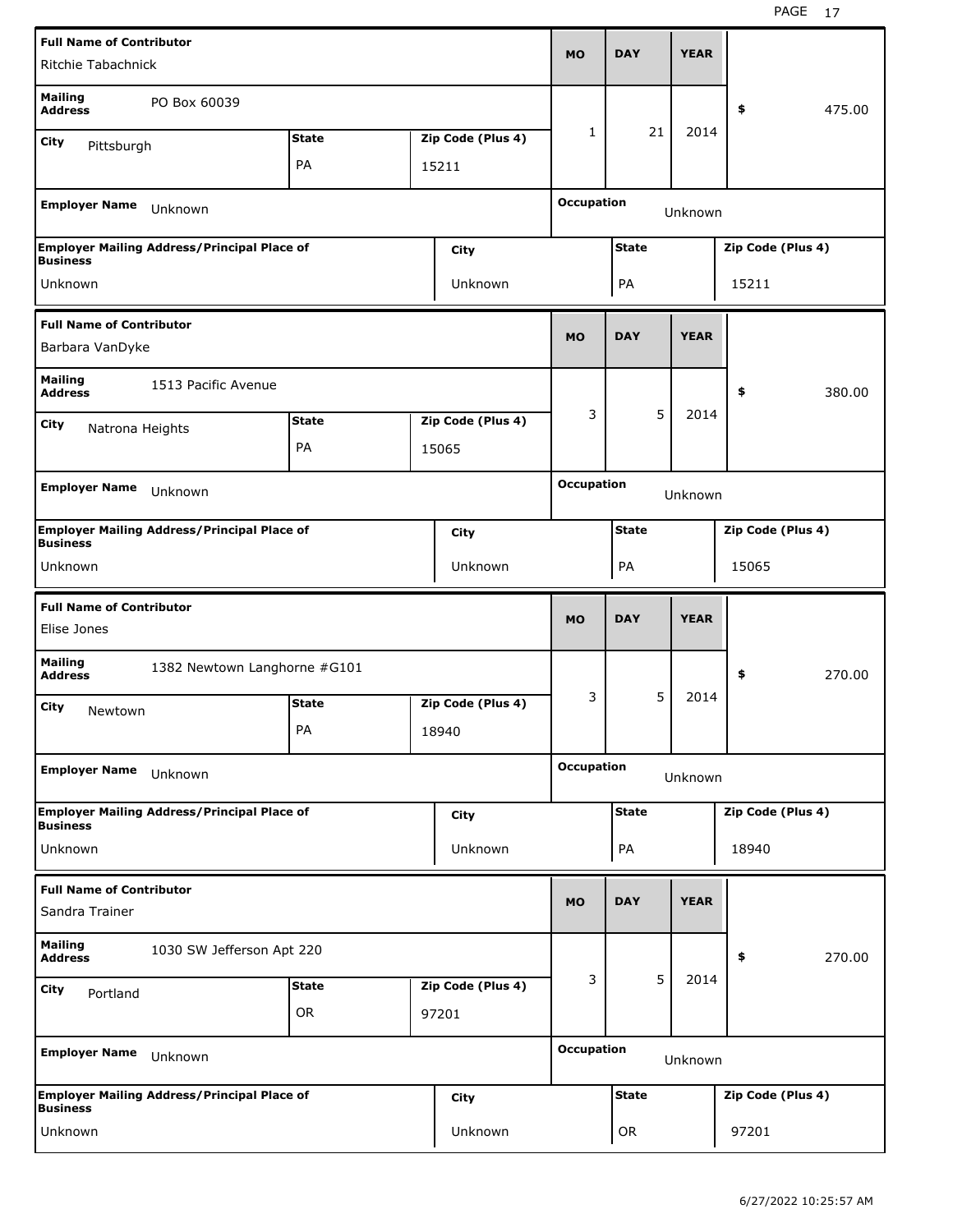| <b>Full Name of Contributor</b>                           |                                                    |              |  |                   |                   | <b>DAY</b>                        |   | <b>YEAR</b> |                   |        |
|-----------------------------------------------------------|----------------------------------------------------|--------------|--|-------------------|-------------------|-----------------------------------|---|-------------|-------------------|--------|
| Deborah Hutchison                                         |                                                    |              |  |                   | <b>MO</b>         |                                   |   |             |                   |        |
| <b>Mailing</b><br><b>Address</b>                          | 334 Maple Avenue                                   |              |  |                   |                   |                                   |   |             | \$                | 270.00 |
| City<br>Doylestown                                        |                                                    | <b>State</b> |  | Zip Code (Plus 4) | 3                 |                                   | 5 | 2014        |                   |        |
|                                                           |                                                    | PA           |  | 18901             |                   |                                   |   |             |                   |        |
| <b>Employer Name</b>                                      | Unknown                                            |              |  |                   | <b>Occupation</b> |                                   |   | Unknown     |                   |        |
|                                                           |                                                    |              |  |                   |                   |                                   |   |             |                   |        |
| <b>Business</b>                                           | <b>Employer Mailing Address/Principal Place of</b> |              |  | City              |                   | <b>State</b><br>Zip Code (Plus 4) |   |             |                   |        |
| Unknown                                                   |                                                    |              |  | Unknown           |                   | PA                                |   |             | 18901             |        |
| <b>Full Name of Contributor</b>                           |                                                    |              |  |                   |                   |                                   |   |             |                   |        |
| Anne Stephano                                             |                                                    |              |  |                   |                   | <b>DAY</b>                        |   | <b>YEAR</b> |                   |        |
| <b>Mailing</b><br>2709 North River Road<br><b>Address</b> |                                                    |              |  |                   |                   |                                   |   |             | \$                | 450.00 |
| <b>State</b><br>Zip Code (Plus 4)<br>City<br>New Hope     |                                                    |              |  |                   | 3                 |                                   | 5 | 2014        |                   |        |
|                                                           | PA<br>18938                                        |              |  |                   |                   |                                   |   |             |                   |        |
|                                                           |                                                    |              |  |                   |                   |                                   |   |             |                   |        |
| <b>Employer Name</b>                                      | Unknown                                            |              |  |                   | <b>Occupation</b> |                                   |   | Unknown     |                   |        |
| <b>Business</b>                                           | <b>Employer Mailing Address/Principal Place of</b> |              |  | City              |                   | <b>State</b>                      |   |             | Zip Code (Plus 4) |        |
| Unknown                                                   |                                                    |              |  | Unknown           | PA<br>18938       |                                   |   |             |                   |        |
|                                                           |                                                    |              |  |                   |                   |                                   |   |             |                   |        |
| <b>Full Name of Contributor</b>                           |                                                    |              |  |                   |                   |                                   |   |             |                   |        |
| Kim Gronendahl                                            |                                                    |              |  |                   | <b>MO</b>         | <b>DAY</b>                        |   | <b>YEAR</b> |                   |        |
| <b>Mailing</b><br><b>Address</b>                          | 4783 Landisville Road                              |              |  |                   |                   |                                   |   |             | \$                | 270.00 |
| City                                                      |                                                    | <b>State</b> |  | Zip Code (Plus 4) | 3                 |                                   | 5 | 2014        |                   |        |
| Doylestown                                                |                                                    | PA           |  | 18902             |                   |                                   |   |             |                   |        |
| <b>Employer Name</b>                                      | Unknown                                            |              |  |                   | <b>Occupation</b> |                                   |   | Unknown     |                   |        |
|                                                           | <b>Employer Mailing Address/Principal Place of</b> |              |  | City              |                   | <b>State</b>                      |   |             | Zip Code (Plus 4) |        |
| <b>Business</b><br>Unknown                                |                                                    |              |  | Unknown           |                   | PA                                |   |             | 18902             |        |
|                                                           |                                                    |              |  |                   |                   |                                   |   |             |                   |        |
| <b>Full Name of Contributor</b><br>Jordan Yeager          |                                                    |              |  |                   | <b>MO</b>         | <b>DAY</b>                        |   | <b>YEAR</b> |                   |        |
| <b>Mailing</b><br><b>Address</b>                          | 76 Pine Valley Road                                |              |  |                   |                   |                                   |   |             | \$                | 270.00 |
| City<br>Doylestown                                        |                                                    | <b>State</b> |  | Zip Code (Plus 4) | 3                 |                                   | 5 | 2014        |                   |        |
|                                                           |                                                    | PA           |  | 18901             |                   |                                   |   |             |                   |        |
| <b>Employer Name</b>                                      | Unknown                                            |              |  |                   | <b>Occupation</b> |                                   |   | Unknown     |                   |        |
| <b>Business</b>                                           | <b>Employer Mailing Address/Principal Place of</b> |              |  | City              |                   | <b>State</b>                      |   |             | Zip Code (Plus 4) |        |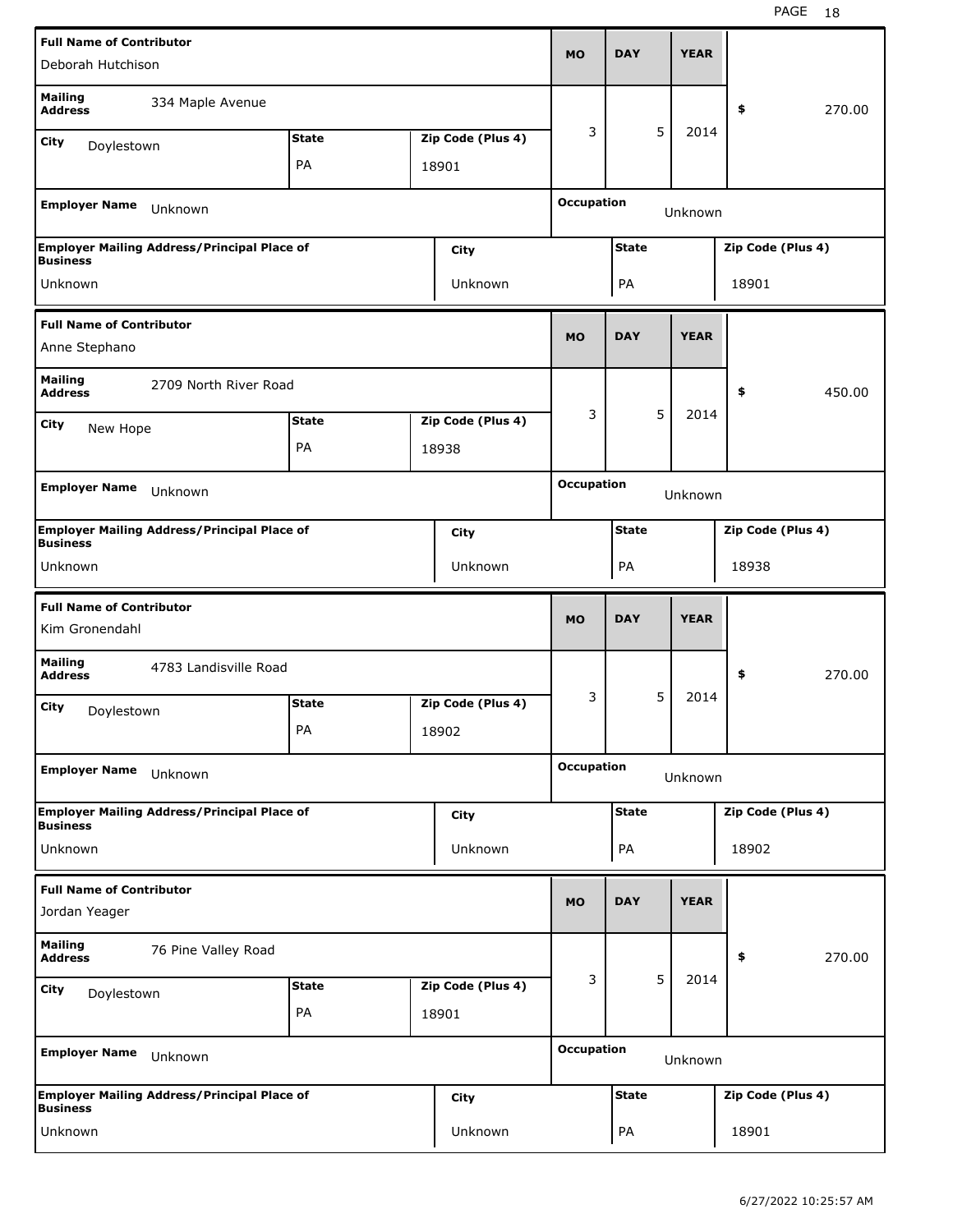| <b>Full Name of Contributor</b>                      |                                                    |              |  |                   |                                   |              |             |       |                   |
|------------------------------------------------------|----------------------------------------------------|--------------|--|-------------------|-----------------------------------|--------------|-------------|-------|-------------------|
| Alice Bentley                                        |                                                    |              |  |                   | <b>MO</b>                         | <b>DAY</b>   | <b>YEAR</b> |       |                   |
| <b>Mailing</b><br><b>Address</b>                     | 1 Old Mill Road, Apt 2                             |              |  |                   |                                   |              |             | \$    | 270.00            |
| City<br>new hope                                     |                                                    | <b>State</b> |  | Zip Code (Plus 4) | 3                                 | 5            | 2014        |       |                   |
|                                                      |                                                    | PA           |  | 18938             |                                   |              |             |       |                   |
| <b>Employer Name</b>                                 | Unknown                                            |              |  |                   | <b>Occupation</b>                 |              | Unknown     |       |                   |
|                                                      | <b>Employer Mailing Address/Principal Place of</b> |              |  | City              | <b>State</b><br>Zip Code (Plus 4) |              |             |       |                   |
| <b>Business</b><br>Unknown                           |                                                    |              |  | Unknown           |                                   | PA           |             | 18938 |                   |
| <b>Full Name of Contributor</b>                      |                                                    |              |  |                   |                                   | <b>DAY</b>   | <b>YEAR</b> |       |                   |
| William Gaboda                                       |                                                    |              |  |                   |                                   |              |             |       |                   |
| <b>Mailing</b><br>1230 Ash lane<br><b>Address</b>    |                                                    |              |  |                   |                                   |              |             | \$    | 270.00            |
| <b>State</b><br>Zip Code (Plus 4)<br>City<br>Yardley |                                                    |              |  |                   | 3                                 | 5            | 2014        |       |                   |
|                                                      | PA<br>19067                                        |              |  |                   |                                   |              |             |       |                   |
| <b>Employer Name</b>                                 | Unknown                                            |              |  |                   | <b>Occupation</b>                 |              | Unknown     |       |                   |
|                                                      | <b>Employer Mailing Address/Principal Place of</b> |              |  | <b>City</b>       |                                   | <b>State</b> |             |       | Zip Code (Plus 4) |
| <b>Business</b>                                      |                                                    |              |  |                   |                                   |              |             |       |                   |
| Unknown                                              |                                                    |              |  | <b>Unknown</b>    |                                   | PA           |             | 19067 |                   |
| <b>Full Name of Contributor</b>                      |                                                    |              |  |                   |                                   |              |             |       |                   |
| Thomas McK Thomas                                    |                                                    |              |  |                   | <b>MO</b>                         | <b>DAY</b>   | <b>YEAR</b> |       |                   |
| <b>Mailing</b><br><b>Address</b>                     | 3450 Church School road                            |              |  |                   |                                   |              |             | \$    | 450.00            |
| City                                                 |                                                    | <b>State</b> |  | Zip Code (Plus 4) | 3                                 | 5            | 2014        |       |                   |
| Doylestown                                           |                                                    | PA           |  | 18902             |                                   |              |             |       |                   |
| <b>Employer Name</b>                                 | Unknown                                            |              |  |                   | <b>Occupation</b>                 |              | Unknown     |       |                   |
|                                                      | <b>Employer Mailing Address/Principal Place of</b> |              |  | <b>City</b>       |                                   | <b>State</b> |             |       | Zip Code (Plus 4) |
| <b>Business</b><br>Unknown                           |                                                    |              |  | Unknown           |                                   | PA           |             | 18902 |                   |
| <b>Full Name of Contributor</b>                      |                                                    |              |  |                   |                                   |              |             |       |                   |
| Ron Strouse                                          |                                                    |              |  |                   | <b>MO</b>                         | <b>DAY</b>   | <b>YEAR</b> |       |                   |
| <b>Mailing</b><br><b>Address</b>                     | 131 East Oakland Avenue                            |              |  |                   |                                   |              |             | \$    | 270.00            |
| City                                                 |                                                    | <b>State</b> |  | Zip Code (Plus 4) | 3                                 | 31           | 2014        |       |                   |
| Doylestown                                           |                                                    | PA           |  | 18901             |                                   |              |             |       |                   |
| <b>Employer Name</b>                                 | Unknown                                            |              |  |                   | <b>Occupation</b>                 |              | Unknown     |       |                   |
| <b>Business</b>                                      | <b>Employer Mailing Address/Principal Place of</b> |              |  | <b>City</b>       |                                   | <b>State</b> |             |       | Zip Code (Plus 4) |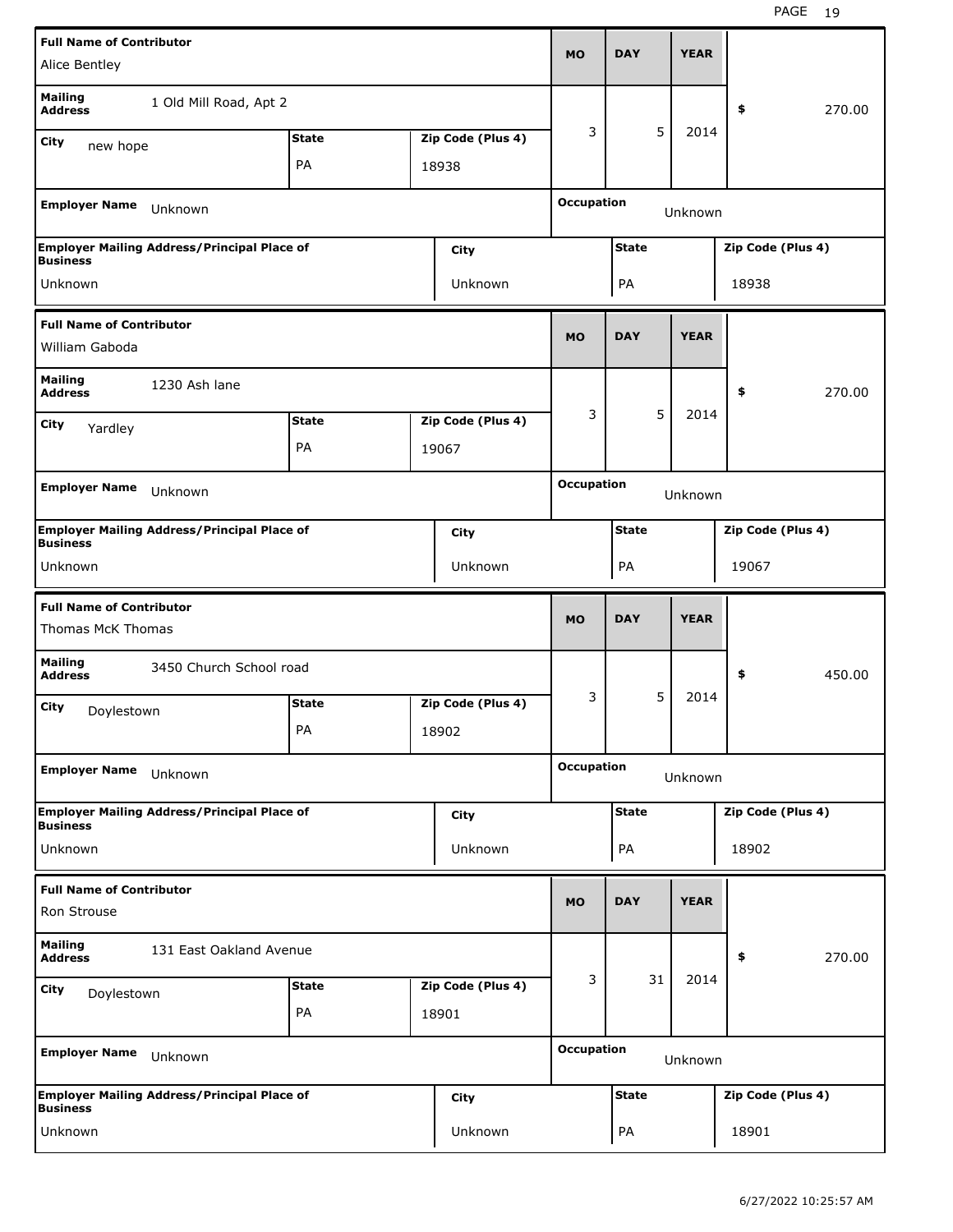| <b>Full Name of Contributor</b>                       |                                                    |              |  |                   |                   |                                   |             |                   |        |  |
|-------------------------------------------------------|----------------------------------------------------|--------------|--|-------------------|-------------------|-----------------------------------|-------------|-------------------|--------|--|
| Helen Bosley                                          |                                                    |              |  |                   | <b>MO</b>         | <b>DAY</b>                        | <b>YEAR</b> |                   |        |  |
| <b>Mailing</b><br><b>Address</b>                      | 546 Palmer Farm Drive                              |              |  |                   |                   |                                   |             | \$                | 450.00 |  |
| City<br>Yardley                                       |                                                    | <b>State</b> |  | Zip Code (Plus 4) | 3                 | 31                                | 2014        |                   |        |  |
|                                                       |                                                    | PA           |  | 19067             |                   |                                   |             |                   |        |  |
| <b>Employer Name</b>                                  | Unknown                                            |              |  |                   | <b>Occupation</b> |                                   | Unknown     |                   |        |  |
|                                                       | <b>Employer Mailing Address/Principal Place of</b> |              |  | City              |                   | <b>State</b><br>Zip Code (Plus 4) |             |                   |        |  |
| <b>Business</b><br>Unknown                            |                                                    |              |  | Unknown           |                   | 19067<br>PA                       |             |                   |        |  |
| <b>Full Name of Contributor</b>                       |                                                    |              |  |                   | <b>MO</b>         |                                   |             |                   |        |  |
| Inez Marrington                                       |                                                    |              |  |                   |                   | <b>DAY</b>                        | <b>YEAR</b> |                   |        |  |
| <b>Mailing</b><br>Pennswood Village<br><b>Address</b> |                                                    |              |  |                   |                   |                                   |             | \$                | 450.00 |  |
| City                                                  | <b>State</b><br>Zip Code (Plus 4)<br>Newtown       |              |  |                   | 3                 | 31                                | 2014        |                   |        |  |
|                                                       | PA<br>18940                                        |              |  |                   |                   |                                   |             |                   |        |  |
|                                                       |                                                    |              |  |                   | <b>Occupation</b> |                                   |             |                   |        |  |
| <b>Employer Name</b>                                  | Unknown                                            |              |  |                   |                   |                                   | Unknown     |                   |        |  |
| <b>Business</b>                                       | <b>Employer Mailing Address/Principal Place of</b> |              |  | City              |                   | <b>State</b>                      |             | Zip Code (Plus 4) |        |  |
| Unknown                                               |                                                    |              |  | Unknown           | PA<br>18940       |                                   |             |                   |        |  |
|                                                       |                                                    |              |  |                   |                   |                                   |             |                   |        |  |
| <b>Full Name of Contributor</b>                       |                                                    |              |  |                   |                   |                                   |             |                   |        |  |
| Dolores Seward                                        |                                                    |              |  |                   | <b>MO</b>         | <b>DAY</b>                        | <b>YEAR</b> |                   |        |  |
| <b>Mailing</b><br><b>Address</b>                      | 201 Snyder Avenue                                  |              |  |                   |                   |                                   |             | \$                | 450.00 |  |
| City                                                  |                                                    | <b>State</b> |  | Zip Code (Plus 4) | 3                 | 31                                | 2014        |                   |        |  |
| Elizabethtown                                         |                                                    | PA           |  | 17022             |                   |                                   |             |                   |        |  |
| <b>Employer Name</b>                                  | Unknown                                            |              |  |                   | <b>Occupation</b> |                                   | Unknown     |                   |        |  |
|                                                       | <b>Employer Mailing Address/Principal Place of</b> |              |  | City              |                   | <b>State</b>                      |             | Zip Code (Plus 4) |        |  |
| <b>Business</b><br>Unknown                            |                                                    |              |  | Unknown           |                   | PA                                |             | 17022             |        |  |
|                                                       |                                                    |              |  |                   |                   |                                   |             |                   |        |  |
| <b>Full Name of Contributor</b><br>Anthony Rodale     |                                                    |              |  |                   | <b>MO</b>         | <b>DAY</b>                        | <b>YEAR</b> |                   |        |  |
| <b>Mailing</b><br><b>Address</b>                      | 328 N 28th Street                                  |              |  |                   |                   |                                   |             | \$                | 270.00 |  |
| City<br>Allentown                                     |                                                    | <b>State</b> |  | Zip Code (Plus 4) | 3                 | 31                                | 2014        |                   |        |  |
|                                                       |                                                    | PA           |  | 18104             |                   |                                   |             |                   |        |  |
| <b>Employer Name</b>                                  | Unknown                                            |              |  |                   | <b>Occupation</b> |                                   | Unknown     |                   |        |  |
| <b>Business</b>                                       | <b>Employer Mailing Address/Principal Place of</b> |              |  | <b>City</b>       |                   | <b>State</b>                      |             | Zip Code (Plus 4) |        |  |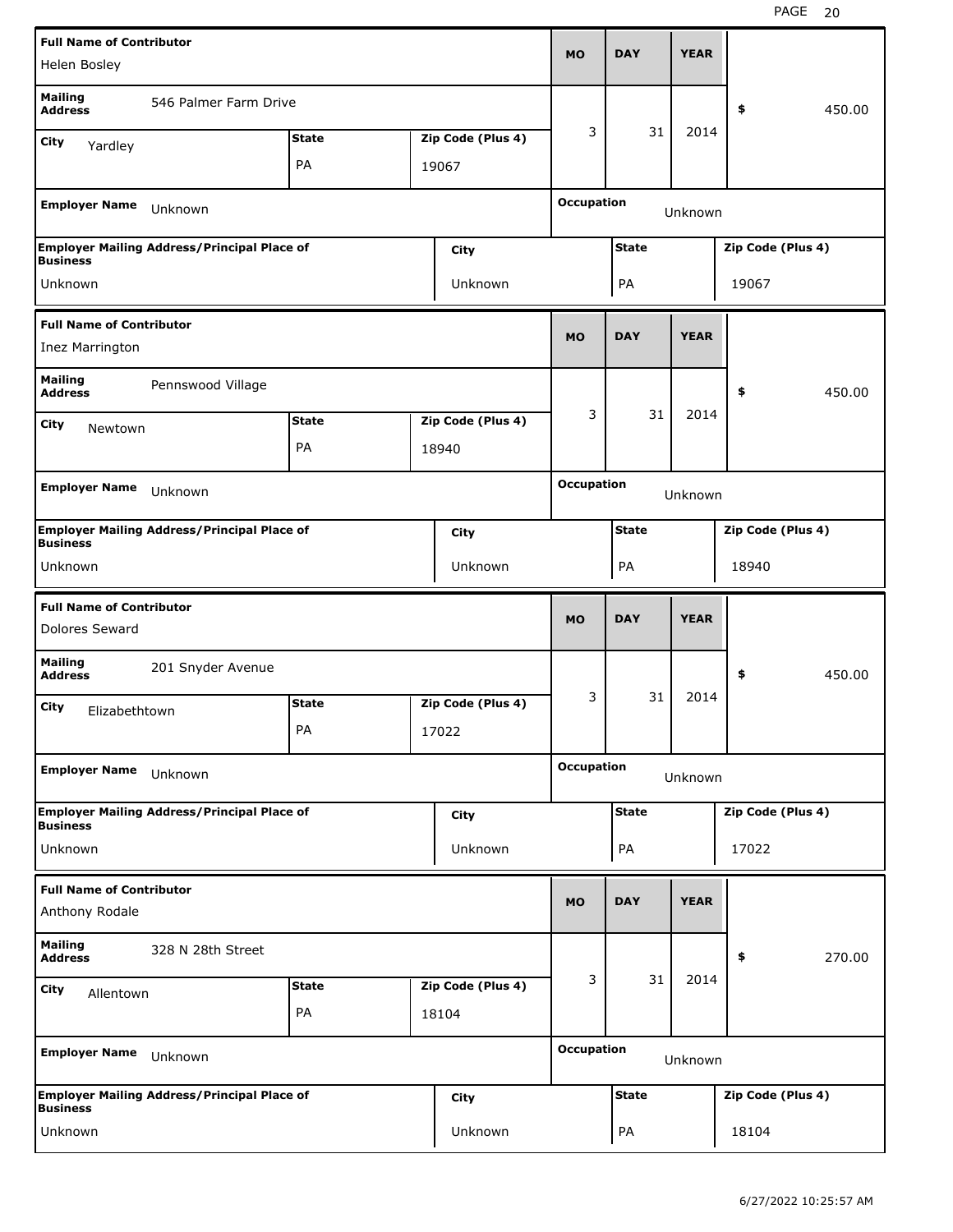| <b>Full Name of Contributor</b>                      |                                                    |              |  |                   |                   |                                   |             |                   |        |
|------------------------------------------------------|----------------------------------------------------|--------------|--|-------------------|-------------------|-----------------------------------|-------------|-------------------|--------|
| Peggy Rubin                                          |                                                    |              |  |                   | <b>MO</b>         | <b>DAY</b>                        | <b>YEAR</b> |                   |        |
| <b>Mailing</b><br><b>Address</b>                     | 919 McKenzie Street                                |              |  |                   |                   |                                   |             | \$                | 270.00 |
| City<br>York                                         |                                                    | <b>State</b> |  | Zip Code (Plus 4) | 3                 | 31                                | 2014        |                   |        |
|                                                      |                                                    | PA           |  | 17403             |                   |                                   |             |                   |        |
| <b>Employer Name</b>                                 | Unknown                                            |              |  |                   | <b>Occupation</b> |                                   | Unknown     |                   |        |
|                                                      | <b>Employer Mailing Address/Principal Place of</b> |              |  | <b>City</b>       |                   | <b>State</b><br>Zip Code (Plus 4) |             |                   |        |
| <b>Business</b><br>Unknown                           |                                                    |              |  | Unknown           |                   | PA                                |             | 17403             |        |
| <b>Full Name of Contributor</b>                      |                                                    |              |  |                   | <b>MO</b>         |                                   |             |                   |        |
| Louis Guthrie                                        |                                                    |              |  |                   |                   | <b>DAY</b>                        | <b>YEAR</b> |                   |        |
| <b>Mailing</b><br>231 Madara Drive<br><b>Address</b> |                                                    |              |  |                   |                   |                                   |             | \$                | 450.00 |
| <b>State</b><br>Zip Code (Plus 4)<br>City<br>Hanover |                                                    |              |  | 3                 | 31                | 2014                              |             |                   |        |
|                                                      |                                                    | PA           |  | 17331             |                   |                                   |             |                   |        |
| <b>Employer Name</b>                                 | Unknown                                            |              |  |                   |                   | <b>Occupation</b>                 | Unknown     |                   |        |
|                                                      | <b>Employer Mailing Address/Principal Place of</b> |              |  | <b>City</b>       |                   | <b>State</b><br>Zip Code (Plus 4) |             |                   |        |
| <b>Business</b><br>Unknown                           |                                                    |              |  | <b>Unknown</b>    | PA                |                                   |             | 17331             |        |
|                                                      |                                                    |              |  |                   |                   |                                   |             |                   |        |
| <b>Full Name of Contributor</b>                      |                                                    |              |  |                   |                   |                                   |             |                   |        |
| Kelvin Kean                                          |                                                    |              |  |                   | <b>MO</b>         | <b>DAY</b>                        | <b>YEAR</b> |                   |        |
| <b>Mailing</b><br><b>Address</b>                     | 321 James Mill Road                                |              |  |                   |                   |                                   |             | \$                | 450.00 |
| City<br>Elverson                                     |                                                    | <b>State</b> |  | Zip Code (Plus 4) | 3                 | 31                                | 2014        |                   |        |
|                                                      |                                                    | PA           |  | 19520             |                   |                                   |             |                   |        |
| <b>Employer Name</b>                                 | Unknown                                            |              |  |                   | <b>Occupation</b> |                                   | Unknown     |                   |        |
|                                                      | <b>Employer Mailing Address/Principal Place of</b> |              |  | City              |                   | <b>State</b>                      |             | Zip Code (Plus 4) |        |
| <b>Business</b><br>Unknown                           |                                                    |              |  | Unknown           |                   | PA                                |             | 19520             |        |
| <b>Full Name of Contributor</b>                      |                                                    |              |  |                   |                   |                                   |             |                   |        |
| John Moeller                                         |                                                    |              |  |                   | <b>MO</b>         | <b>DAY</b>                        | <b>YEAR</b> |                   |        |
| <b>Mailing</b><br><b>Address</b>                     | 1024 Mountain Street                               |              |  |                   |                   |                                   |             | \$                | 270.00 |
| City<br>Philadelphia                                 |                                                    | <b>State</b> |  | Zip Code (Plus 4) | 3                 | 31                                | 2014        |                   |        |
|                                                      |                                                    | PA           |  | 19148             |                   |                                   |             |                   |        |
| <b>Employer Name</b>                                 | Unknown                                            |              |  |                   | <b>Occupation</b> |                                   | Unknown     |                   |        |
| <b>Business</b>                                      | <b>Employer Mailing Address/Principal Place of</b> |              |  | <b>City</b>       |                   | <b>State</b>                      |             | Zip Code (Plus 4) |        |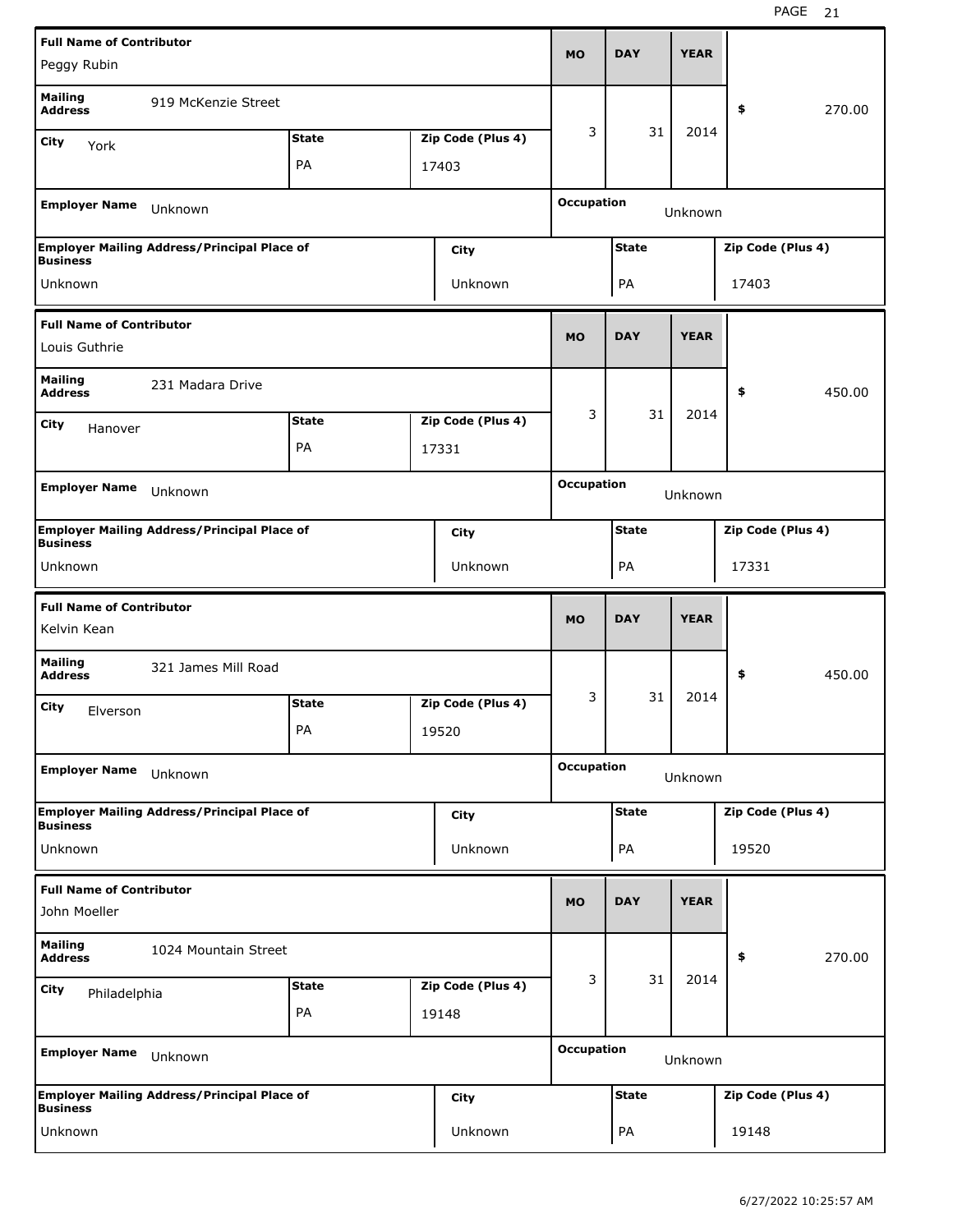**\$**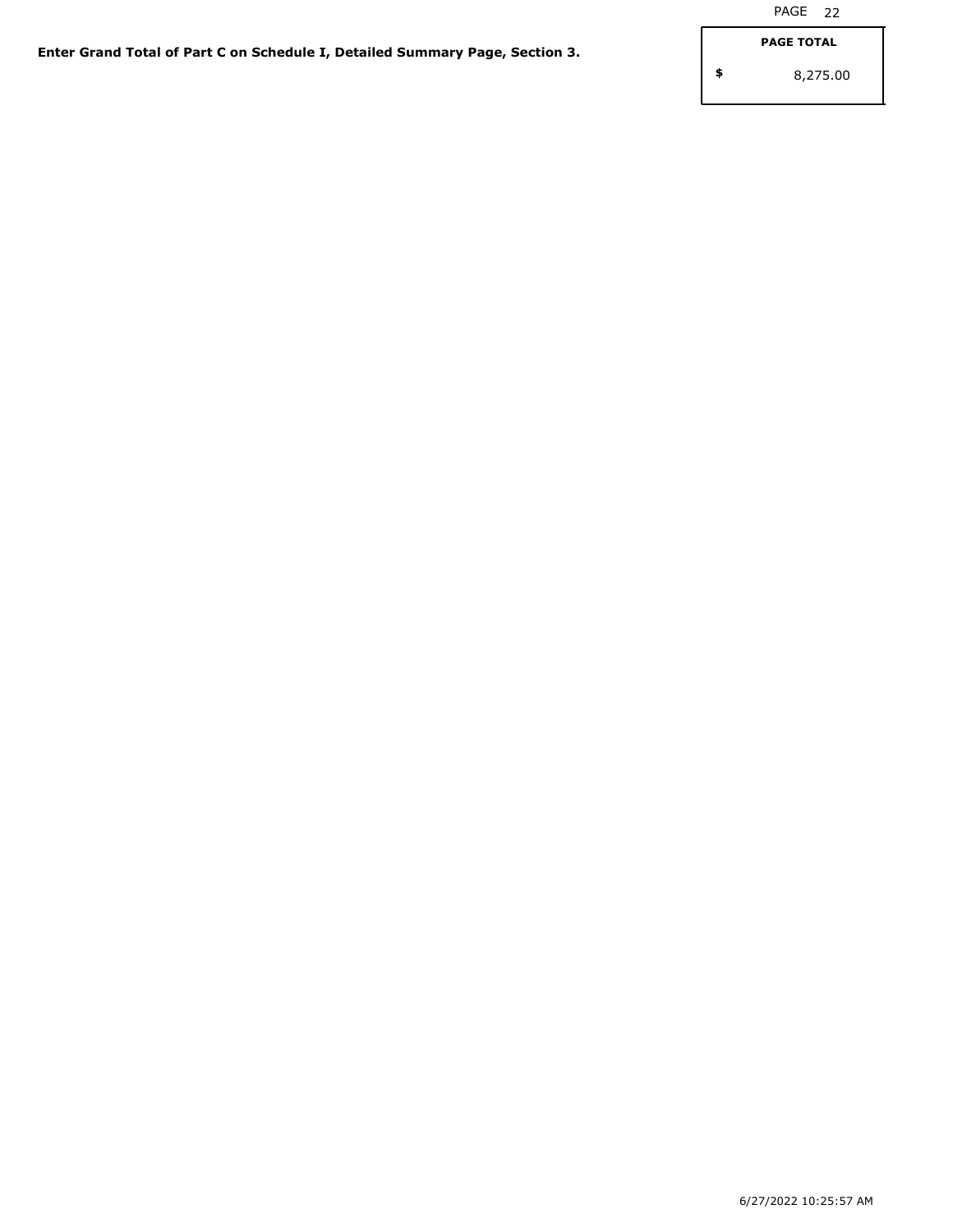## **PART E OTHER RECEIPTS**

#### **REFUNDS, INTEREST INCOME, RETURNED CHECKS, ETC.**

#### **Use this Part to report refunds received, interest earned, returned checks and**

## **prior expenditures that were returned to the filer.**

|                                                                              | Name of Filing Committee or Candidate |                   |       | <b>Reporting Period</b> |             |             |    |                   |      |
|------------------------------------------------------------------------------|---------------------------------------|-------------------|-------|-------------------------|-------------|-------------|----|-------------------|------|
|                                                                              |                                       |                   | From: |                         |             | To:         |    |                   |      |
|                                                                              |                                       |                   |       |                         | <b>DATE</b> |             |    | <b>AMOUNT</b>     |      |
| <b>Full Name</b>                                                             |                                       |                   |       | <b>MO</b>               | <b>DAY</b>  | <b>YEAR</b> |    |                   |      |
| <b>Mailing Address</b>                                                       |                                       |                   |       |                         |             |             | \$ |                   | 0.00 |
| City                                                                         | <b>State</b>                          | Zip Code (Plus 4) |       |                         |             |             |    |                   |      |
| <b>Receipt Description</b>                                                   |                                       |                   |       |                         |             |             |    |                   |      |
| Enter Grand Total of Part E on Schedule I, Detailed Summary Page, Section 4. |                                       |                   |       |                         |             |             |    | <b>PAGE TOTAL</b> |      |
|                                                                              |                                       |                   |       |                         |             |             | \$ | 0.00              |      |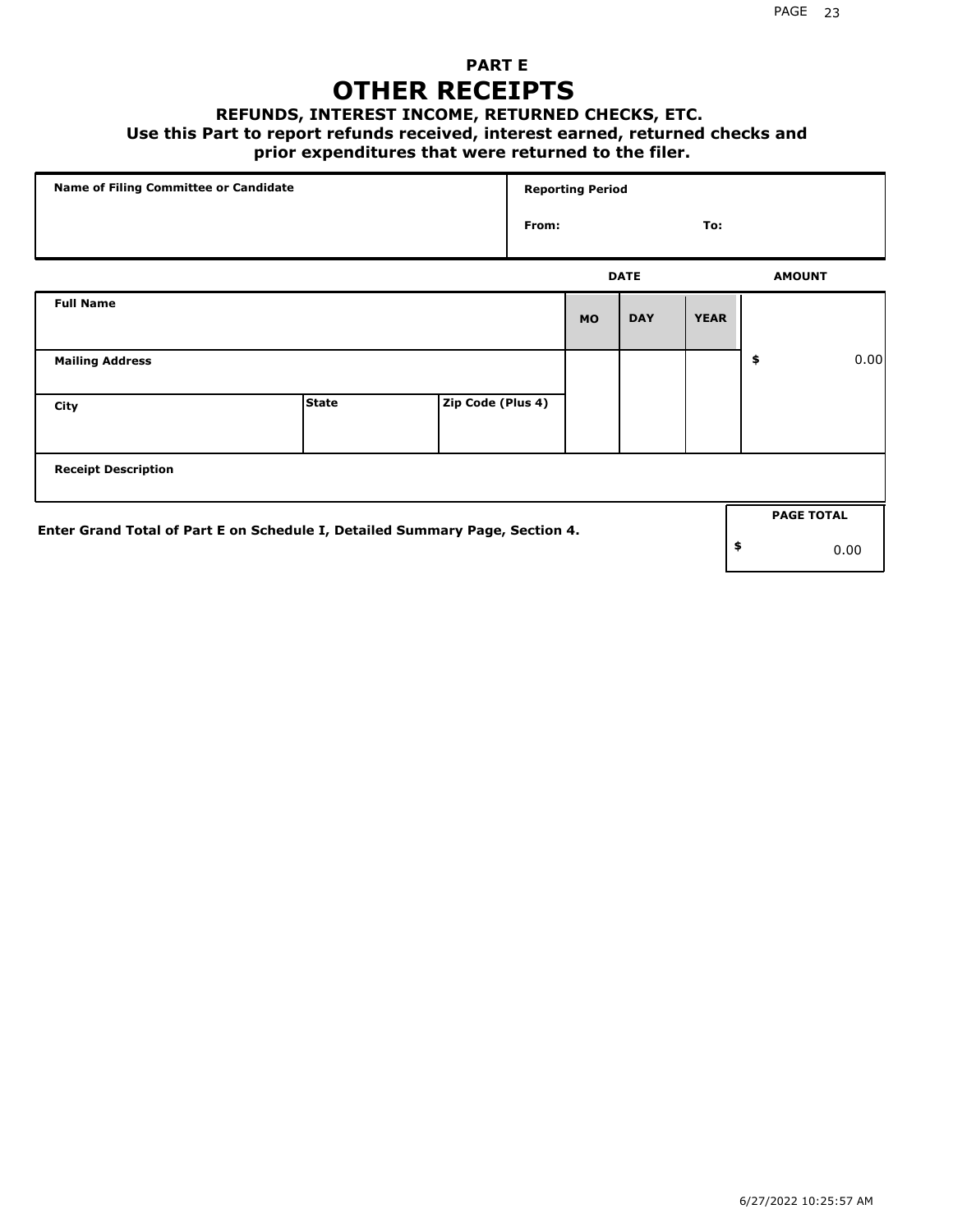### **SCHEDULE II IN-KIND CONTRIBUTIONS AND VALUABLE THINGS RECEIVED USE THIS SCHEDULE TO REPORT ALL IN-KIND CONTRIBUTIONS OF VALUABLE THINGS**

## **DURING THE REPORTING PERIOD.**

**Detailed Summary Page**

| <b>Name of Filing Committee or Candidate</b>                                                                                                                                | <b>Reporting Period</b> |                |           |
|-----------------------------------------------------------------------------------------------------------------------------------------------------------------------------|-------------------------|----------------|-----------|
| PLANNED PARENTHOOD PA INC                                                                                                                                                   | From:                   | $1/1/2014$ To: | 3/31/2014 |
| 1. UNITEMIZED IN-KIND CONTRIBUTIONS RECEIVED - VALUE OF \$50.00 OR LESS PER CONTRIBUTOR                                                                                     |                         |                |           |
| <b>TOTAL for the Reporting Period</b>                                                                                                                                       | (1)                     | \$             | 0.00      |
| 2. IN-KIND CONTRIBUTIONS RECEIVED - VALUE OF \$50.01 TO \$250.00 (FROM PART F)                                                                                              |                         |                |           |
| <b>TOTAL for the Reporting Period</b>                                                                                                                                       | (2)                     | \$             | 0.00      |
| 3. IN-KIND CONTRIBUTION RECIEVED - VALUE OVER \$250.00 (FROM PART G)                                                                                                        |                         |                |           |
| <b>TOTAL for the Reporting Period</b>                                                                                                                                       | (3)                     | \$             | 0.00      |
| TOTAL VALUE OF IN-KIND CONTRIBUTIONS DURING THIS REPORTING PERIOD (Add and enter<br>amount totals from Boxes 1,2, and 3; also enter on Page 1, Reports Cover Page, Item F.) |                         | \$             | 0.00      |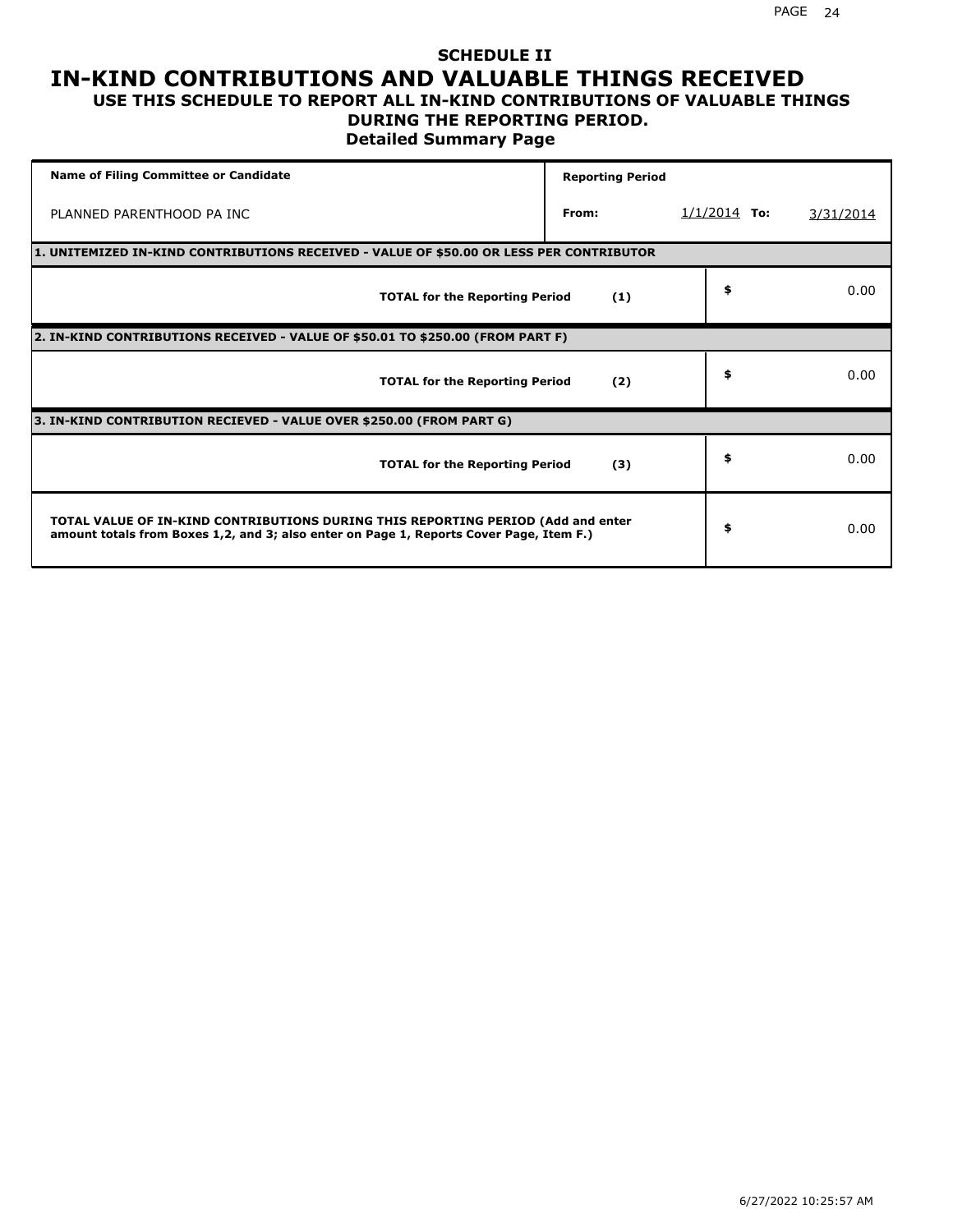## **SCHEDULE II PART F IN-KIND CONTRIBUTIONS RECEIVED**

## **VALUE OF \$50.01 TO \$250.00**

| Name of Filing Committee or Candidate                                                                         |              |                   |           |             | <b>Reporting Period</b> |               |                   |  |  |
|---------------------------------------------------------------------------------------------------------------|--------------|-------------------|-----------|-------------|-------------------------|---------------|-------------------|--|--|
|                                                                                                               | From:        |                   |           | To:         |                         |               |                   |  |  |
|                                                                                                               |              |                   |           | <b>DATE</b> |                         | <b>AMOUNT</b> |                   |  |  |
| <b>Full Name of Contributor</b>                                                                               |              |                   | <b>MO</b> | <b>DAY</b>  | <b>YEAR</b>             |               |                   |  |  |
| <b>Mailing Address</b>                                                                                        |              |                   |           |             |                         | \$            | 0.00              |  |  |
| City                                                                                                          | <b>State</b> | Zip Code (Plus 4) |           |             |                         |               |                   |  |  |
| <b>Description of Contribution:</b>                                                                           |              |                   |           |             |                         |               |                   |  |  |
| Enter Grand Total of Part F on Schedule II, In-Kind Contributions Detailed Summary Page,<br><b>Section 2.</b> |              |                   |           |             |                         |               | <b>PAGE TOTAL</b> |  |  |
|                                                                                                               |              |                   |           |             | \$                      |               | 0.00              |  |  |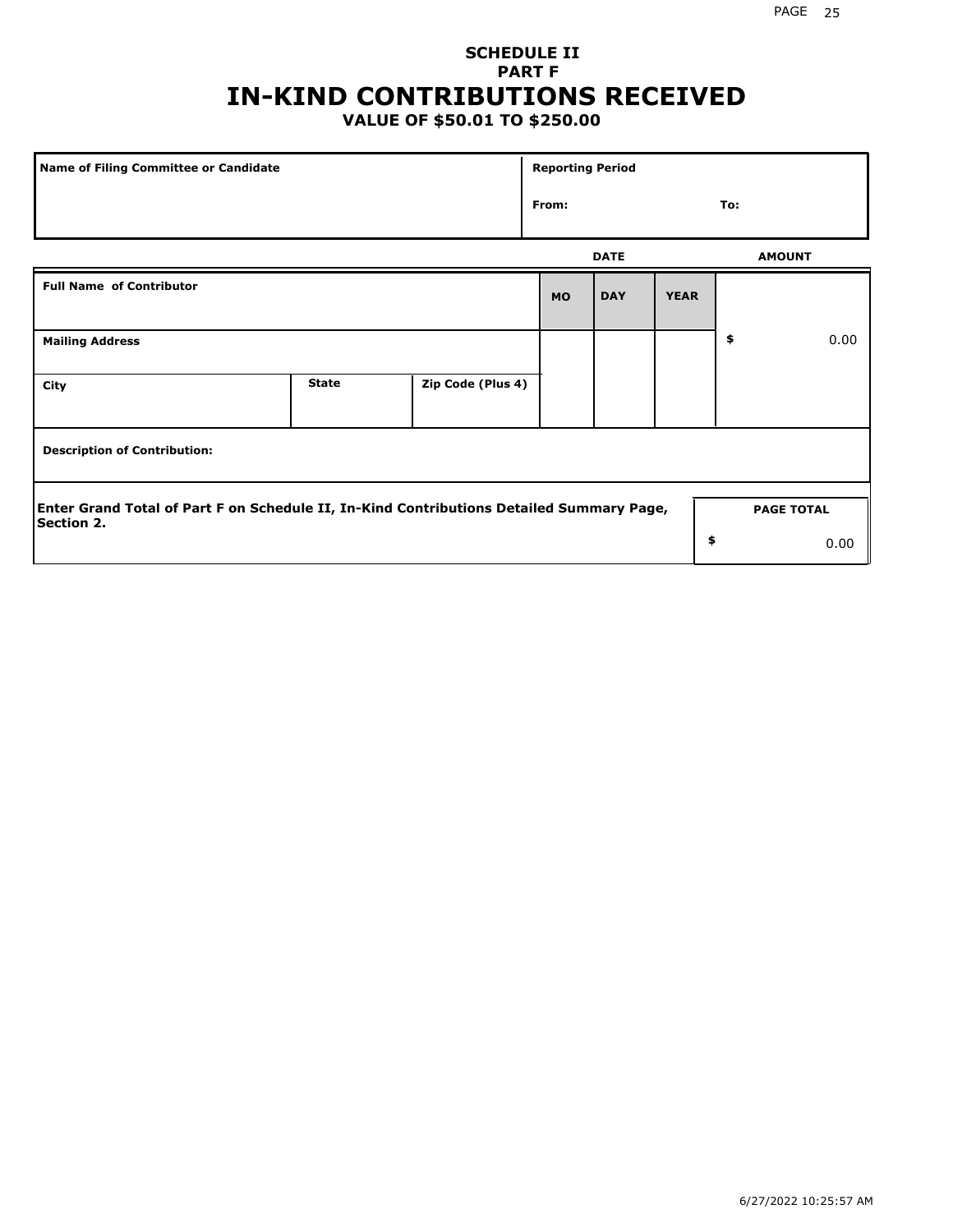### **SCHEDULE II PART G IN-KIND CONTRIBUTIONS RECEIVED VALUE OVER \$250.00**

| Name of Filing Committee or Candidate                                      |              |      |                  |              |       | <b>Reporting Period</b> |                      |             |                                    |
|----------------------------------------------------------------------------|--------------|------|------------------|--------------|-------|-------------------------|----------------------|-------------|------------------------------------|
|                                                                            |              |      |                  |              | From: |                         |                      | To:         |                                    |
|                                                                            |              |      |                  |              |       |                         | <b>DATE</b>          |             | <b>AMOUNT</b>                      |
| <b>Full Name of Contributor</b>                                            |              |      |                  |              |       | <b>MO</b>               | <b>DAY</b>           | <b>YEAR</b> |                                    |
| <b>Mailing Address</b>                                                     |              |      |                  |              |       |                         |                      |             | \$<br>0.00                         |
| City                                                                       | <b>State</b> |      | Zip Code(Plus 4) |              |       |                         |                      |             |                                    |
| <b>Employer of Contributor</b>                                             |              |      |                  |              |       | Occupation              |                      |             |                                    |
| <b>Employer Mailing Address/Principal Place of</b><br><b>Business</b>      |              | City |                  | <b>State</b> |       | 4)                      | <b>Zip Code(Plus</b> |             | <b>Description of Contribution</b> |
| Enter Grand Total of Part G on Schedule II, In-Kind Contributions Detailed |              |      |                  |              |       |                         |                      |             | <b>PAGE TOTAL</b>                  |
| <b>Summary Page, Section 3.</b>                                            |              |      |                  |              |       |                         |                      |             | 0.00                               |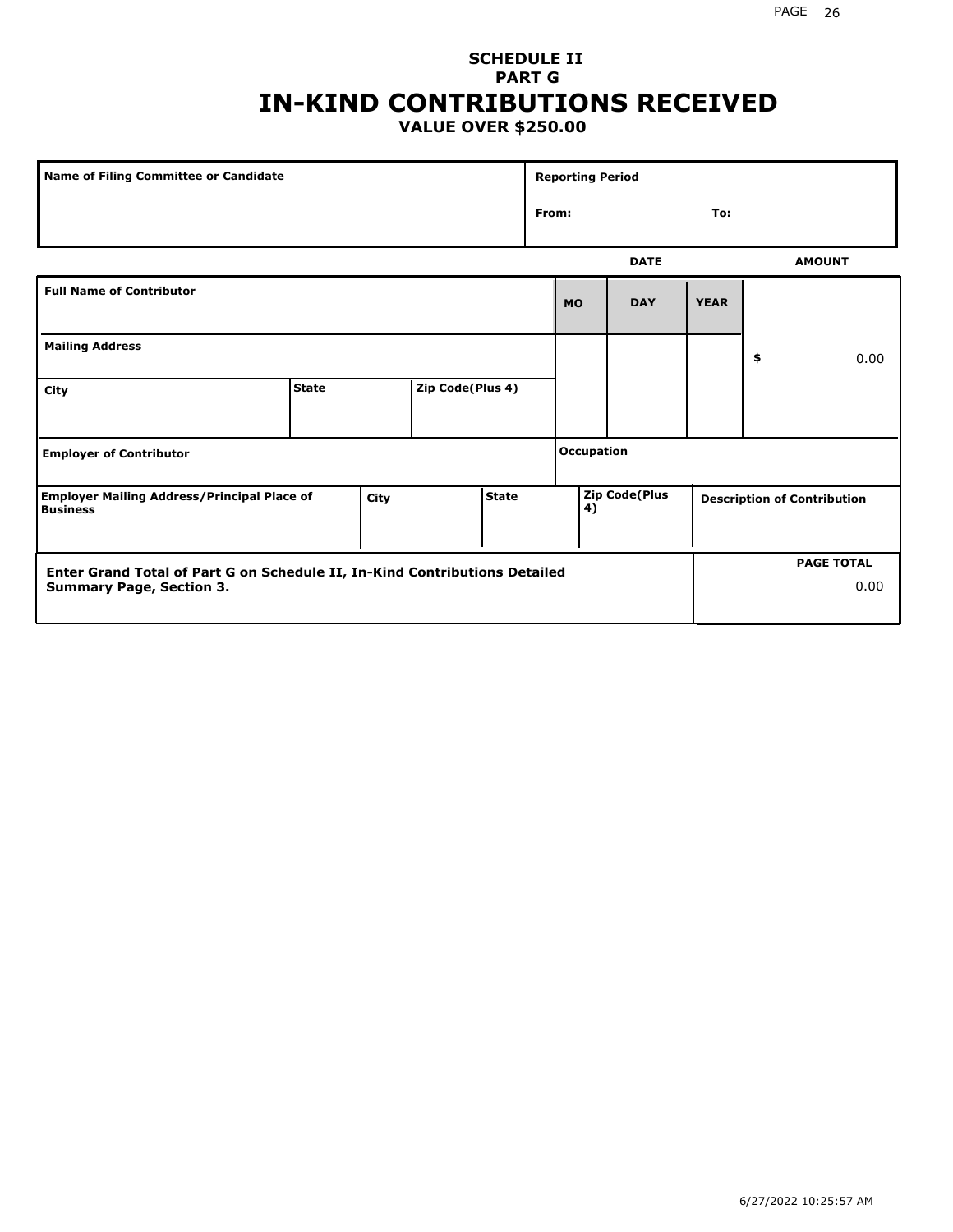# **SCHEDULE III STATEMENT OF EXPENDITURES**

| <b>Name of Filing Committee or Candidate</b>            |                    |                            | <b>Reporting Period</b>                                         |             |             |     |               |
|---------------------------------------------------------|--------------------|----------------------------|-----------------------------------------------------------------|-------------|-------------|-----|---------------|
| PLANNED PARENTHOOD PA INC                               |                    |                            | From                                                            |             | 1/1/2014    | To: | 3/31/2014     |
|                                                         |                    |                            |                                                                 | <b>DATE</b> |             |     | <b>AMOUNT</b> |
| <b>To Whom Paid</b><br><b>Transfirst LLC</b>            |                    |                            | <b>MO</b>                                                       | <b>DAY</b>  | <b>YEAR</b> |     |               |
| <b>Mailing Address</b><br>Unknown                       |                    |                            | 1                                                               | 10          | 2014        | \$  | 20.00         |
| City<br>Unknown                                         | <b>State</b><br>PA | Zip Code (Plus 4)<br>17102 | <b>Description of Expenditure</b><br>Credit Card Fee's          |             |             |     |               |
| <b>To Whom Paid</b><br>Planned Parenthood PA Advocates  |                    |                            | <b>MO</b>                                                       | <b>DAY</b>  | <b>YEAR</b> |     |               |
| <b>Mailing Address</b><br>1514 N 2nd Street             |                    |                            | 1                                                               | 21          | 2014        | \$  | 203.67        |
| City<br>harrisburg                                      | <b>State</b><br>PA | Zip Code (Plus 4)<br>17102 | <b>Description of Expenditure</b><br>Monthly Office Allocation  |             |             |     |               |
| <b>To Whom Paid</b><br>Planned Parenthood PA Adovocates |                    |                            | <b>MO</b>                                                       | <b>DAY</b>  | <b>YEAR</b> |     |               |
| <b>Mailing Address</b><br>1514 N 2nd Street             |                    |                            | 1                                                               | 21          | 2014        | \$  | 348.14        |
| City<br>Harrisburg                                      | <b>State</b><br>PA | Zip Code (Plus 4)<br>17102 | <b>Description of Expenditure</b><br>Dec 2013 Salary Allocation |             |             |     |               |
| <b>To Whom Paid</b><br>Citizens for Hughes              |                    |                            | <b>MO</b>                                                       | <b>DAY</b>  | <b>YEAR</b> |     |               |
| <b>Mailing Address</b><br>PO Box 13031                  |                    |                            | $\overline{z}$                                                  | $\prime$    | 2014        | \$  | 500.00        |
| City<br>Philadelphia                                    | <b>State</b><br>PA | Zip Code (Plus 4)<br>19101 | <b>Description of Expenditure</b><br>Donation                   |             |             |     |               |
| <b>To Whom Paid</b><br><b>Transfirst LLC</b>            |                    |                            | <b>MO</b>                                                       | <b>DAY</b>  | <b>YEAR</b> |     |               |
| <b>Mailing Address</b><br>Unknown                       |                    |                            | $\overline{2}$                                                  | 10          | 2014        | \$  | 23.30         |
| City<br>Unknown                                         | <b>State</b><br>PA | Zip Code (Plus 4)<br>17102 | <b>Description of Expenditure</b><br>Credit Card Fee's          |             |             |     |               |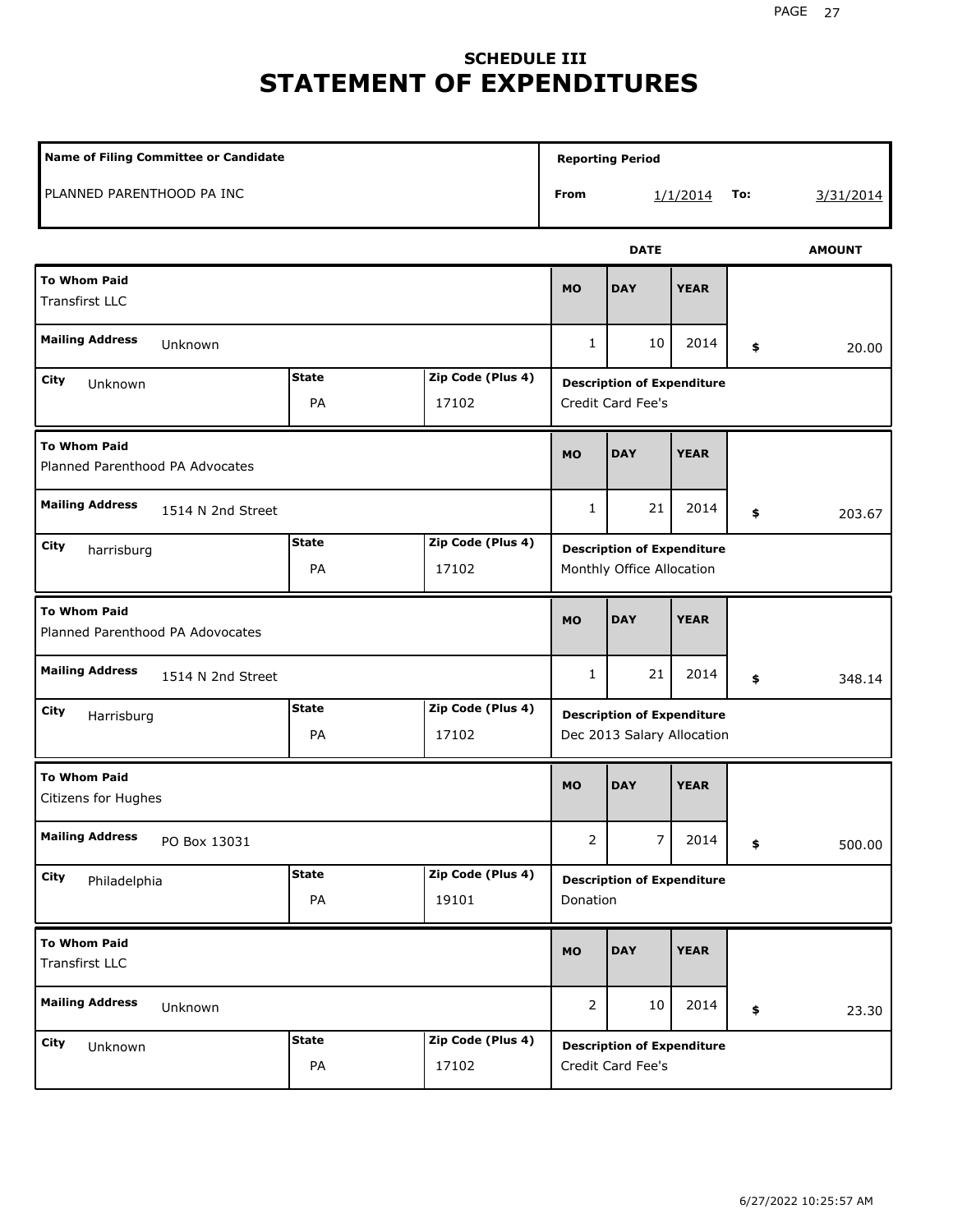| <b>To Whom Paid</b><br>Planned Parenthood PA Advocates |                   |              | <b>MO</b>                         | <b>DAY</b>                                                    | <b>YEAR</b>                                                    |             |    |        |        |
|--------------------------------------------------------|-------------------|--------------|-----------------------------------|---------------------------------------------------------------|----------------------------------------------------------------|-------------|----|--------|--------|
| <b>Mailing Address</b><br>1514 N 2nd Street            |                   |              | 2                                 | 28                                                            | 2014                                                           | \$          |    | 770.47 |        |
| City                                                   |                   | <b>State</b> | Zip Code (Plus 4)                 |                                                               |                                                                |             |    |        |        |
| Harrisburg<br>PA<br>17102                              |                   |              |                                   | <b>Description of Expenditure</b><br>Jan Salary Allocation    |                                                                |             |    |        |        |
| <b>To Whom Paid</b><br>Planned Parenthood PA Advocates |                   |              | <b>MO</b>                         | <b>DAY</b>                                                    | <b>YEAR</b>                                                    |             |    |        |        |
| <b>Mailing Address</b><br>1514 N 2nd Street            |                   |              | 2                                 | 28                                                            | 2014                                                           | \$          |    | 1.23   |        |
| City<br>Harrisburg                                     |                   | <b>State</b> | Zip Code (Plus 4)                 |                                                               |                                                                |             |    |        |        |
|                                                        |                   | PA           | 17102                             | <b>Description of Expenditure</b><br><b>List Rental Names</b> |                                                                |             |    |        |        |
| <b>To Whom Paid</b><br>Planned Parenthood PA Advocates |                   |              | <b>MO</b>                         | <b>DAY</b>                                                    | <b>YEAR</b>                                                    |             |    |        |        |
| <b>Mailing Address</b><br>1514 N 2nd Street            |                   |              | 2                                 | 28                                                            | 2014                                                           | \$          |    | 13.13  |        |
| <b>State</b><br>Zip Code (Plus 4)<br>City              |                   |              | <b>Description of Expenditure</b> |                                                               |                                                                |             |    |        |        |
| Harrisburg<br>PA<br>17102                              |                   |              |                                   | List Rental Names                                             |                                                                |             |    |        |        |
| <b>To Whom Paid</b><br>Planned parenthood PA Advocates |                   |              |                                   |                                                               |                                                                |             |    |        |        |
|                                                        |                   |              |                                   | <b>MO</b>                                                     | <b>DAY</b>                                                     | <b>YEAR</b> |    |        |        |
| <b>Mailing Address</b>                                 | 1514 N 2nd Street |              |                                   | 2                                                             | 28                                                             | 2014        | \$ |        | 203.67 |
| City                                                   |                   | <b>State</b> | Zip Code (Plus 4)                 |                                                               |                                                                |             |    |        |        |
| harrisburg                                             |                   | PA           | 17102                             |                                                               | <b>Description of Expenditure</b><br>Monthly Office Allocation |             |    |        |        |
| <b>To Whom Paid</b><br>Planned Parenthood PA Advocates |                   |              |                                   | MO                                                            | <b>DAY</b>                                                     | <b>YEAR</b> |    |        |        |
| <b>Mailing Address</b>                                 | 1514 N 2nd Street |              |                                   | 3                                                             | 5                                                              | 2014        | \$ |        | 203.67 |
| City                                                   |                   | <b>State</b> | Zip Code (Plus 4)                 |                                                               |                                                                |             |    |        |        |
| harrisburg                                             |                   | PA           | 17102                             |                                                               | <b>Description of Expenditure</b><br>Monthly office allocation |             |    |        |        |
| <b>To Whom Paid</b><br>planned parenthood pa advocates |                   |              |                                   | <b>MO</b>                                                     | <b>DAY</b>                                                     | <b>YEAR</b> |    |        |        |
| <b>Mailing Address</b>                                 | 1514 n 2nd street |              |                                   | 3                                                             | 5                                                              | 2014        | \$ |        | 14.36  |
| City<br>harrisburg                                     |                   | <b>State</b> | Zip Code (Plus 4)                 |                                                               | <b>Description of Expenditure</b>                              |             |    |        |        |